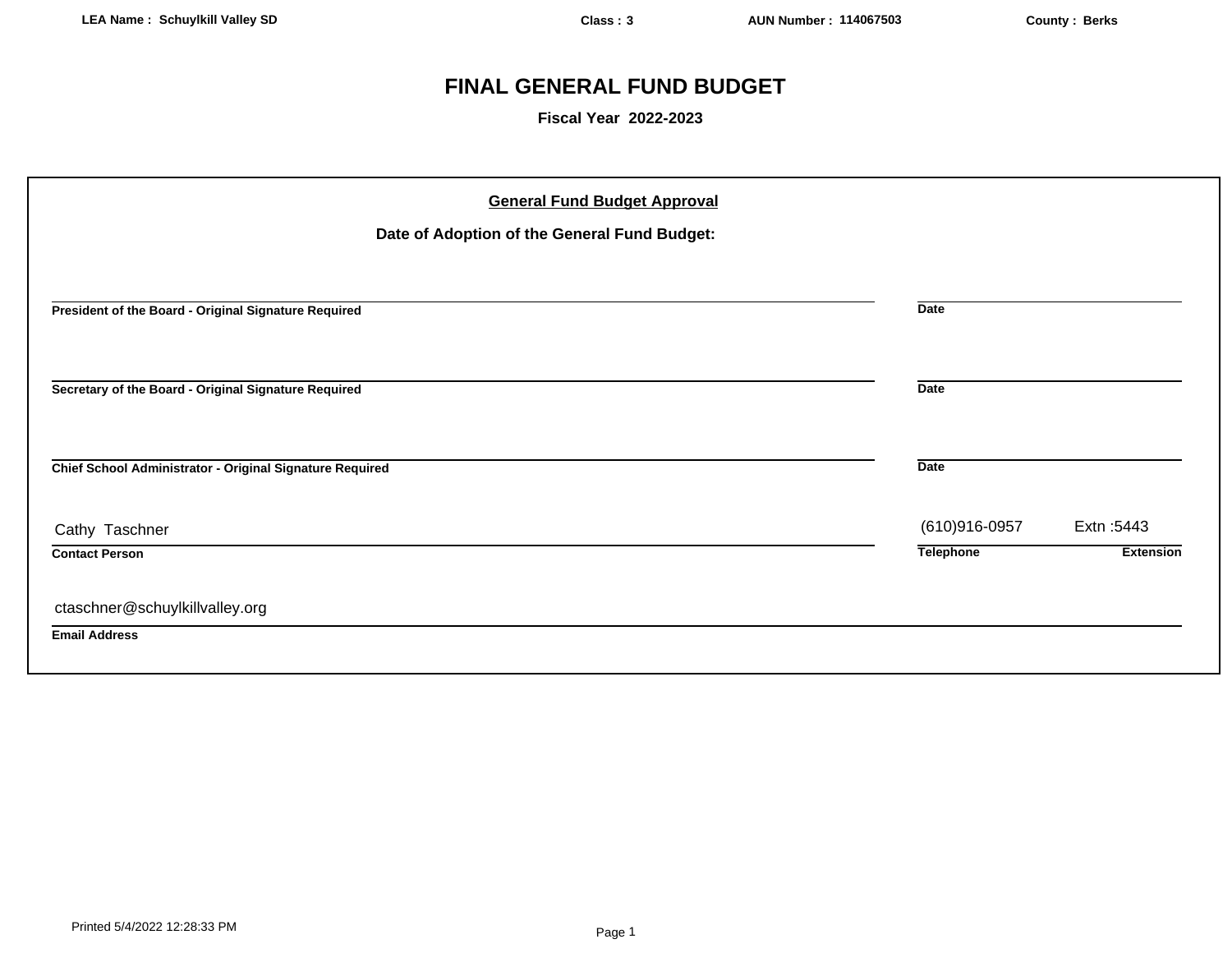# **CERTIFICATION OF ESTIMATED ENDING FUND BALANCE FROM 2022-2023 GENERAL FUND BUDGET**

24 PS 6-688

(10/2010)

| <b>SCHOOL DISTRICT:</b> | COUNTY:      | AUN:     |
|-------------------------|--------------|----------|
| Schuylkill Valley SD    | <b>Berks</b> | 14067503 |

No school district shall approve an increase in real property taxes unless it has adopted a budget that includes an estimated, ending unreserved undesignated fund balance (unassigned) less than the specified percentage of its total budgeted expenditures:

| <b>Total Budgeted Expenditures</b>    | <b>Fund Balance % Limit</b><br>(less than) |
|---------------------------------------|--------------------------------------------|
| Less Than or Equal to \$11,999,999    | 12.0%                                      |
| Between \$12,000,000 and \$12,999,999 | 11.5%                                      |
| Between \$13,000,000 and \$13,999,999 | 11.0%                                      |
| Between \$14,000,000 and \$14,999,999 | 10.5%                                      |
| Between \$15,000,000 and \$15,999,999 | 10.0%                                      |
| Between \$16,000,000 and \$16,999,999 | 9.5%                                       |
| Between \$17,000,000 and \$17,999,999 | $9.0\%$                                    |
| Between \$18,000,000 and \$18,999,999 | 8.5%                                       |
| Greater Than or Equal to \$19,000,000 | 8.0%                                       |

Did you raise property taxes in SY 2022-2023 (compared to 2021-2022 )? Yes

No  $\frac{\mathbf{x}}{}$ 

If yes, see information below, taken from the 2022-2023 General Fund Budget.

| <b>Total Budgeted Expenditures</b>                                                   |     | \$42995392 |
|--------------------------------------------------------------------------------------|-----|------------|
| <b>Ending Unassigned Fund Balance</b>                                                |     | \$4904216  |
| Ending Unassigned Fund Balance as a percentage<br>(%) of Total Budgeted Expenditures |     | 11.40%     |
| The Estimated Ending Unassigned Fund Balance is within the allowable limits.         | Yes | X          |
|                                                                                      | No  |            |
|                                                                                      |     |            |

### **I hereby certify that the above information is accurate and complete.**

| SIGNATURE OF SUPERINTENDENT | <b>DATE</b> |
|-----------------------------|-------------|
|                             |             |
|                             |             |

DUE DATE: AUGUST 15,2022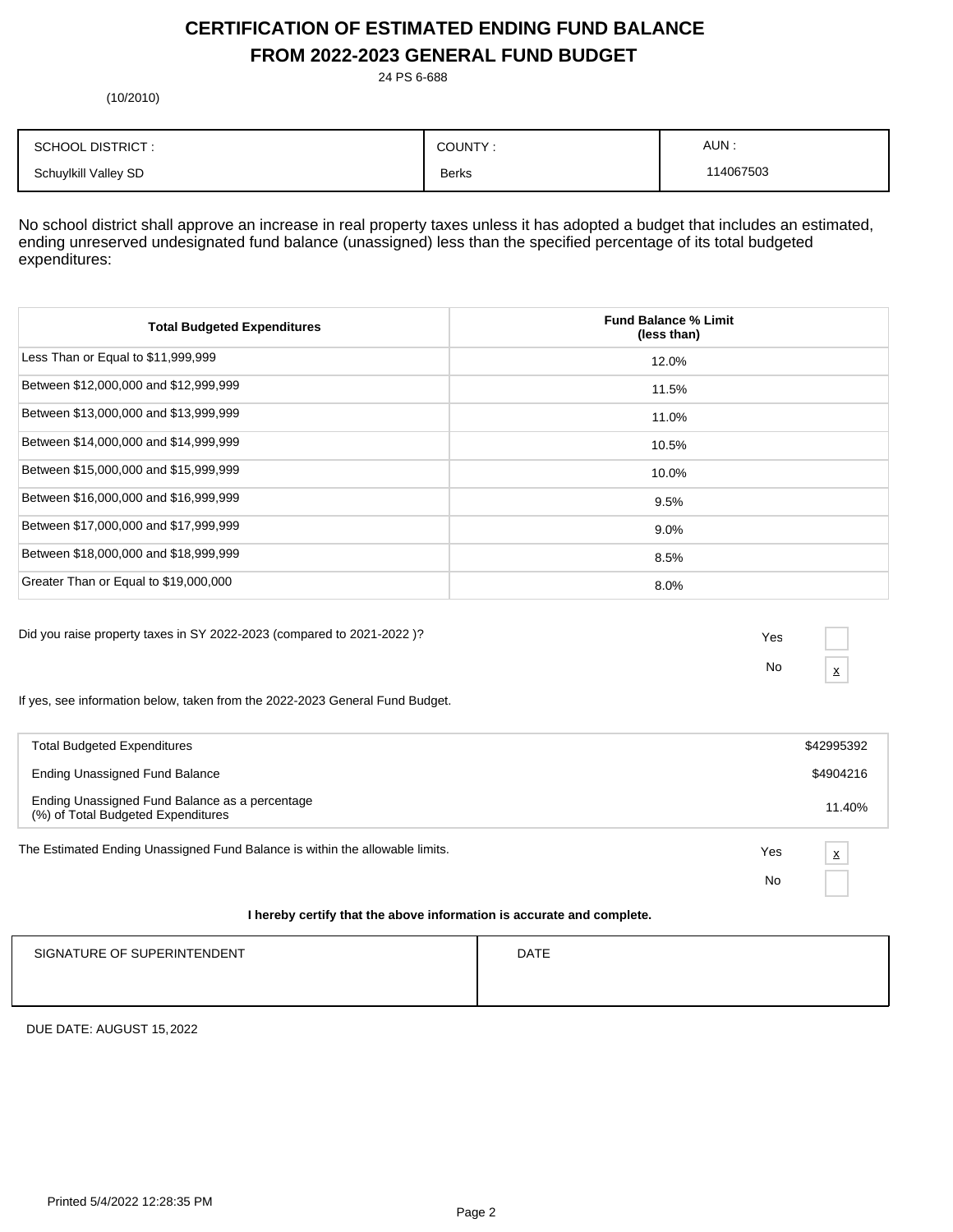# **CERTIFICATION OF USE OF PDE-2028**

## **FOR PUBLIC INSPECTION OF 2022-2023 PROPOSED BUDGET**

24 PS 6-687(a)(1)

(03/2006)

| <b>School District Name:</b> | County :     | <b>AUN Number</b> |
|------------------------------|--------------|-------------------|
| <b>Schuylkill Valley SD</b>  | <b>Berks</b> | 114067503         |

Section 687(a)(1) of the School Code requires the president of the board of school directors of each school district to certify to the Department of Education that the proposed budget was prepared, presented and will be made available for public inspection using the uniform form prepared and furnished by the Department of Education.

**I hereby certify that the above information is accurate and complete.**

| <b>SIGNATURE OF SCHOOL BOARD</b><br><b>PRESIDENT</b> | <b>DATE</b> |
|------------------------------------------------------|-------------|
|                                                      |             |

**DUE DATE: IMMEDIATELY FOLLOWING ADOPTION OF PROPOSED FINAL GENERAL FUND BUDGET**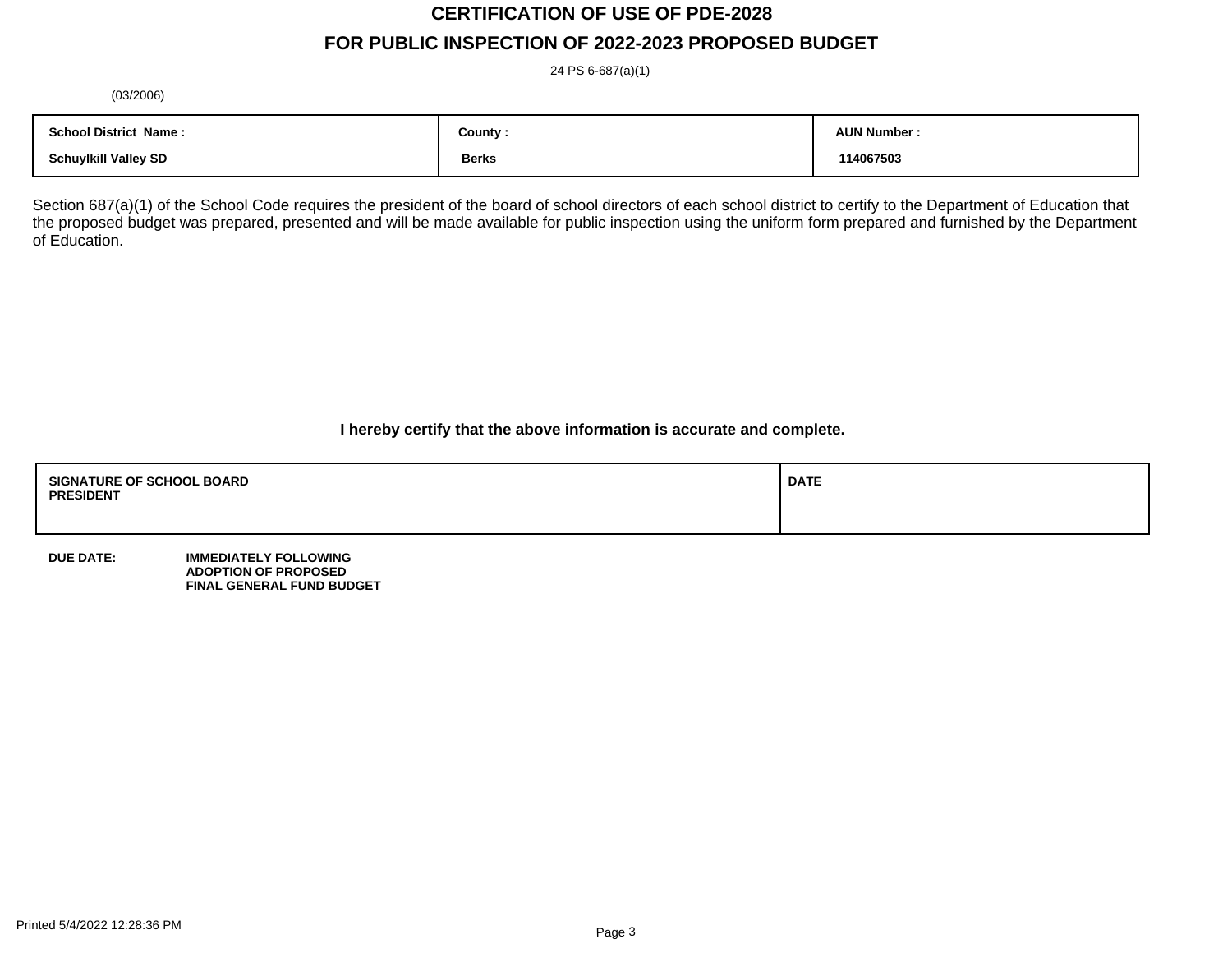### **2022-2023 Final General Fund Budget Validations**

### **LEA : 114067503 Schuylkill Valley SD**

| <b>Val Number</b> | <b>Description</b>                                                                                                                                                                                                               | <b>Justification</b>                                                                                                                                     |
|-------------------|----------------------------------------------------------------------------------------------------------------------------------------------------------------------------------------------------------------------------------|----------------------------------------------------------------------------------------------------------------------------------------------------------|
| 1010              | Budget Approval Date is required before submission on Contact Screen and<br>cannot be a future date.                                                                                                                             |                                                                                                                                                          |
| 2300              | Tax Data: 7340 State Property Tax Reduction Allocation amount entered must<br>match PDE amount. Please correct on Tax Data Screen.<br>7340 LEA Amount: \$745,986.00<br>7340 PDE Amount: \$0.00                                   |                                                                                                                                                          |
| 5260              | Expenditure Detail: 100 Salaries amount must be greater than 200 Benefits<br>amount. For an exception, please enter a justification below.<br>Function 2200, Object 100: \$288,648.00<br>Function 2200, Object 200: \$353,472.00 | Due to tuition reimbursement and family medical<br>insurance for employees.                                                                              |
| 5310              | Expenditure Detail: 100 Salaries amount must be greater than 200 Benefits<br>amount. For an exception, please enter a justification below.<br>Function 2700, Object 100: \$43,763.00<br>Function 2700, Object 200: \$45,187.00   | Due to employees family insurance benefits.                                                                                                              |
| 8060              | Ending Fund Balance Entry and Budgetary Reserve: If 5900 Budgetary Reserve<br>is not equal to 0, a justification must be entered below.                                                                                          | Unanticipated special education students,<br>transportation, and substitute staff as needed.                                                             |
| 8080              | Ending Fund Balance Entry and Budgetary Reserve: If 0850 Estimated Ending<br>Unassigned Fund Balance is not equal to 0, a justification must be entered below.                                                                   | One month of expenditures plus unanticipated<br>expenditures of additional staff, special<br>education services, legal fees, and contracted<br>services. |

**Page - 1 of 1**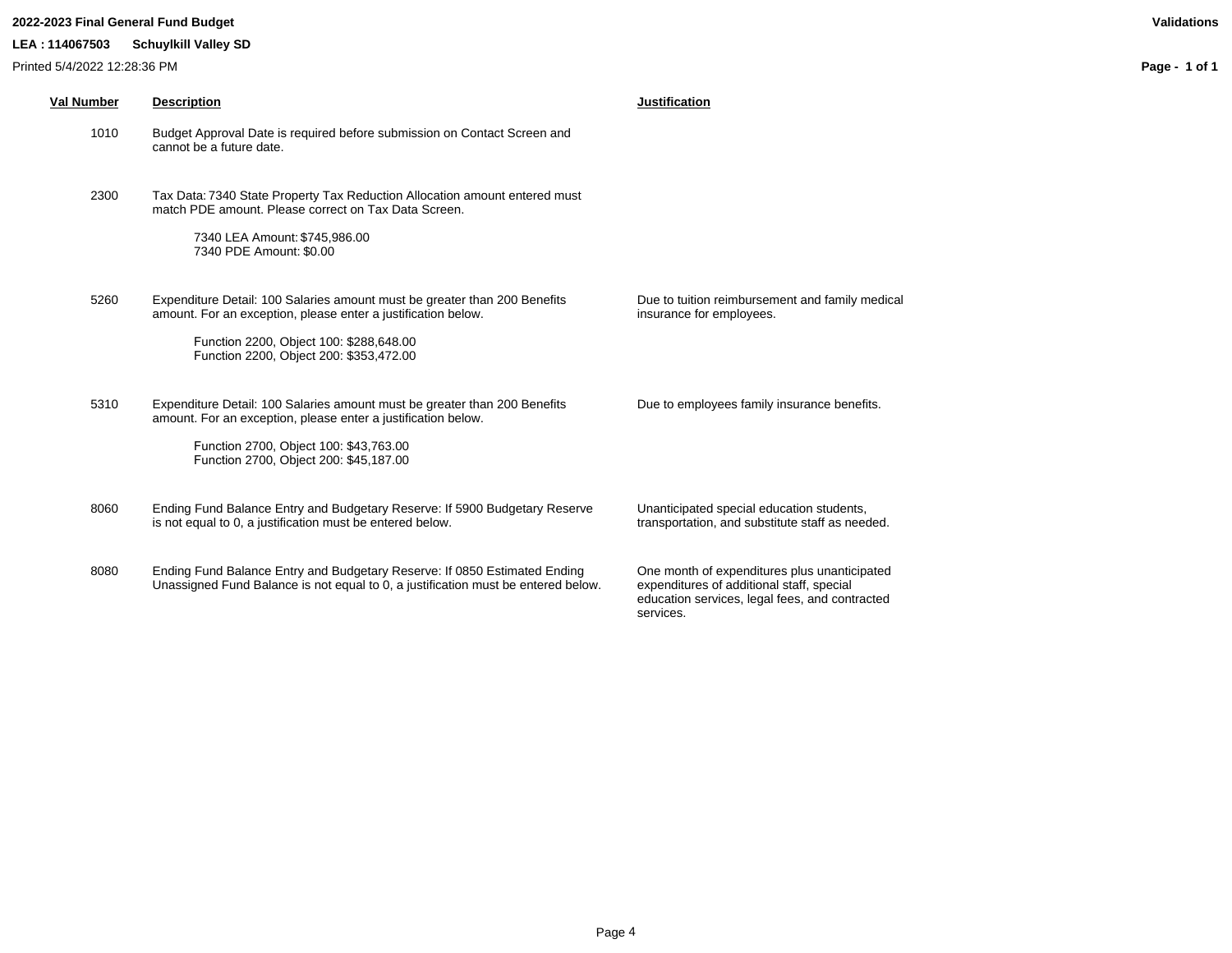**Page - 1 of 1**

**ITEM AMOUNTS**

### **Estimated Beginning Unreserved Fund Balance Available for Appropriation and Reserves Scheduled For Liquidation During The Fiscal Year**

| 0810 Nonspendable Fund Balance                                                                                                                        | 8,846      |              |
|-------------------------------------------------------------------------------------------------------------------------------------------------------|------------|--------------|
| 0820 Restricted Fund Balance                                                                                                                          | 69,970     |              |
| 0830 Committed Fund Balance                                                                                                                           | 25,000     |              |
| 0840 Assigned Fund Balance                                                                                                                            | 1,336,166  |              |
| 0850 Unassigned Fund Balance                                                                                                                          | 3,543,050  |              |
| Total Estimated Beginning Unreserved Fund Balance Available for Appropriation and Reserves Scheduled For Liquidation<br><b>During The Fiscal Year</b> |            | \$4,904,216  |
| <b>Estimated Revenues And Other Financing Sources</b>                                                                                                 |            |              |
| 6000 Revenue from Local Sources                                                                                                                       | 31,786,019 |              |
| 7000 Revenue from State Sources                                                                                                                       | 10,515,781 |              |
| 8000 Revenue from Federal Sources                                                                                                                     | 693,592    |              |
| 9000 Other Financing Sources                                                                                                                          |            |              |
| <b>Total Estimated Revenues And Other Financing Sources</b>                                                                                           |            | \$42,995,392 |
| Total Estimated Fund Balance, Revenues, and Other Financing Sources Available for Appropriation                                                       |            | \$47,899,608 |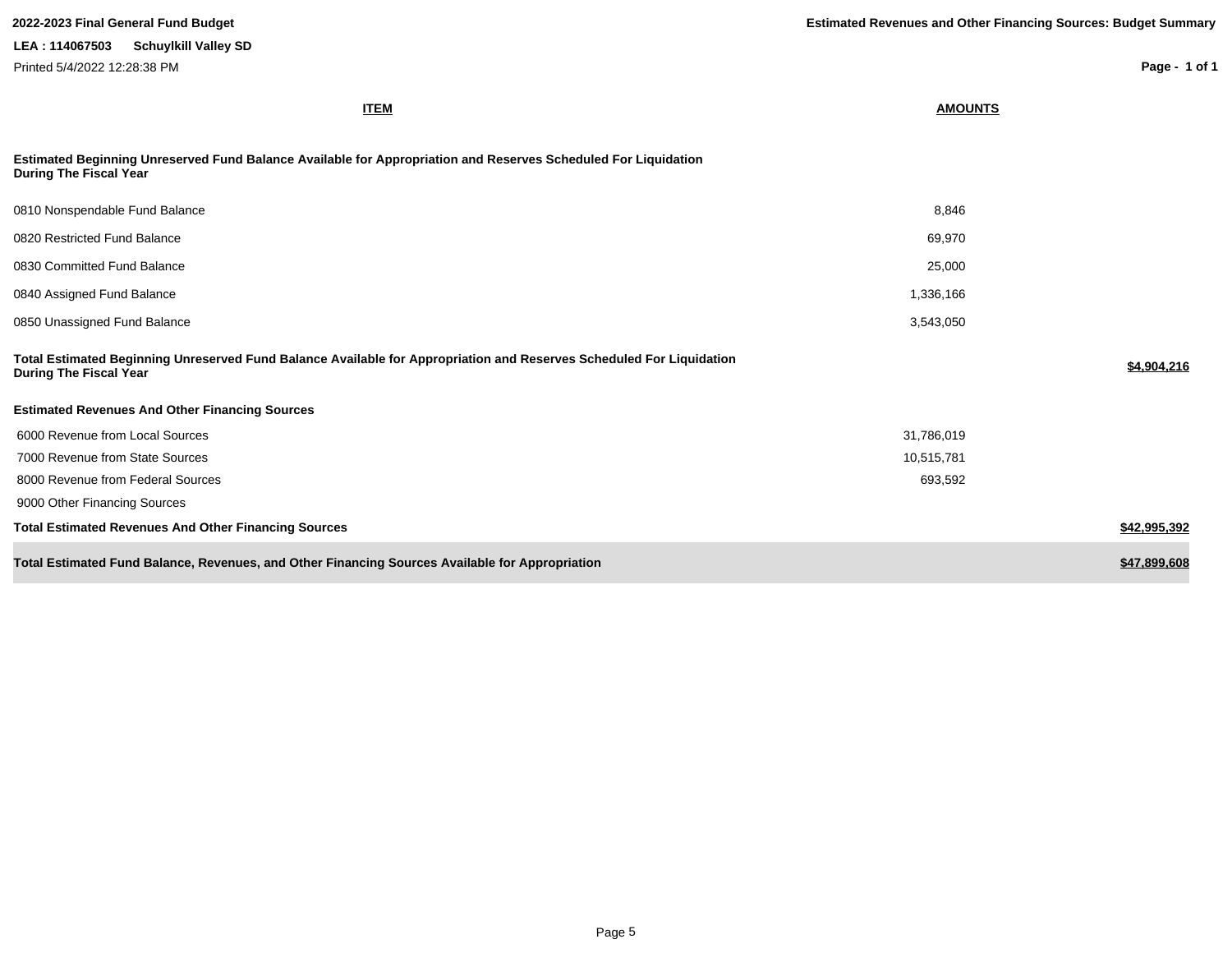**REVENUE FROM LOCAL SOURCES**

Printed 5/4/2022 12:28:40 PM

Immigrant Students

**Page - 1 of 2**

|--|

| 6112 Interim Real Estate Taxes                                                                          | 465,000      |
|---------------------------------------------------------------------------------------------------------|--------------|
| 6113 Public Utility Realty Taxes                                                                        | 28,000       |
| 6114 Payments in Lieu of Current Taxes - State / Local                                                  | 448          |
| 6150 Current Act 511 Taxes - Proportional Assessments                                                   | 2,675,500    |
| 6400 Delinquencies on Taxes Levied / Assessed by the LEA                                                | 725,800      |
| 6500 Earnings on Investments                                                                            | 35,000       |
| 6700 Revenues from LEA Activities                                                                       | 86,000       |
| 6800 Revenues from Intermediary Sources / Pass-Through Funds                                            | 358,000      |
| 6910 Rentals                                                                                            | 32,000       |
| 6920 Contributions and Donations from Private Sources                                                   | 15,000       |
| 6940 Tuition from Patrons                                                                               | 300,000      |
| 6990 Refunds and Other Miscellaneous Revenue                                                            | 36,916       |
| <b>REVENUE FROM LOCAL SOURCES</b>                                                                       | \$31,786,019 |
| <b>REVENUE FROM STATE SOURCES</b>                                                                       |              |
| 7111 Basic Education Funding-Formula                                                                    | 3,286,800    |
| 7112 Basic Education Funding-Social Security                                                            | 706,293      |
| 7160 Tuition for Orphans Subsidy                                                                        | 150,000      |
| 7271 Special Education funds for School-Aged Pupils                                                     | 1,077,030    |
| 7311 Pupil Transportation Subsidy                                                                       | 859,060      |
| 7312 Nonpublic and Charter School Pupil Transportation Subsidy                                          | 33,050       |
| 7320 Rental and Sinking Fund Payments / Building Reimbursement Subsidy                                  | 117,752      |
| 7330 Health Services (Medical, Dental, Nurse, Act 25)                                                   | 38,000       |
| 7340 State Property Tax Reduction Allocation                                                            | 745,986      |
| 7505 Ready to Learn Block Grant                                                                         | 197,972      |
| 7820 State Share of Retirement Contributions                                                            | 3,303,838    |
| <b>REVENUE FROM STATE SOURCES</b>                                                                       | \$10,515,781 |
| <b>REVENUE FROM FEDERAL SOURCES</b>                                                                     |              |
| 8512 IDEA, Part B                                                                                       | 358,243      |
| 8514 NCLB, Title I - Improving the Academic Achievement of the<br>Disadvantaged                         | 264,127      |
| 8515 NCLB, Title II - Preparing, Training and Recruiting High Quality<br><b>Teachers and Principals</b> | 48,108       |
| 8516 NCLB, Title III - Language Instruction for Limited English Proficient and                          | 4,950        |

6111 Current Real Estate Taxes 27,028,355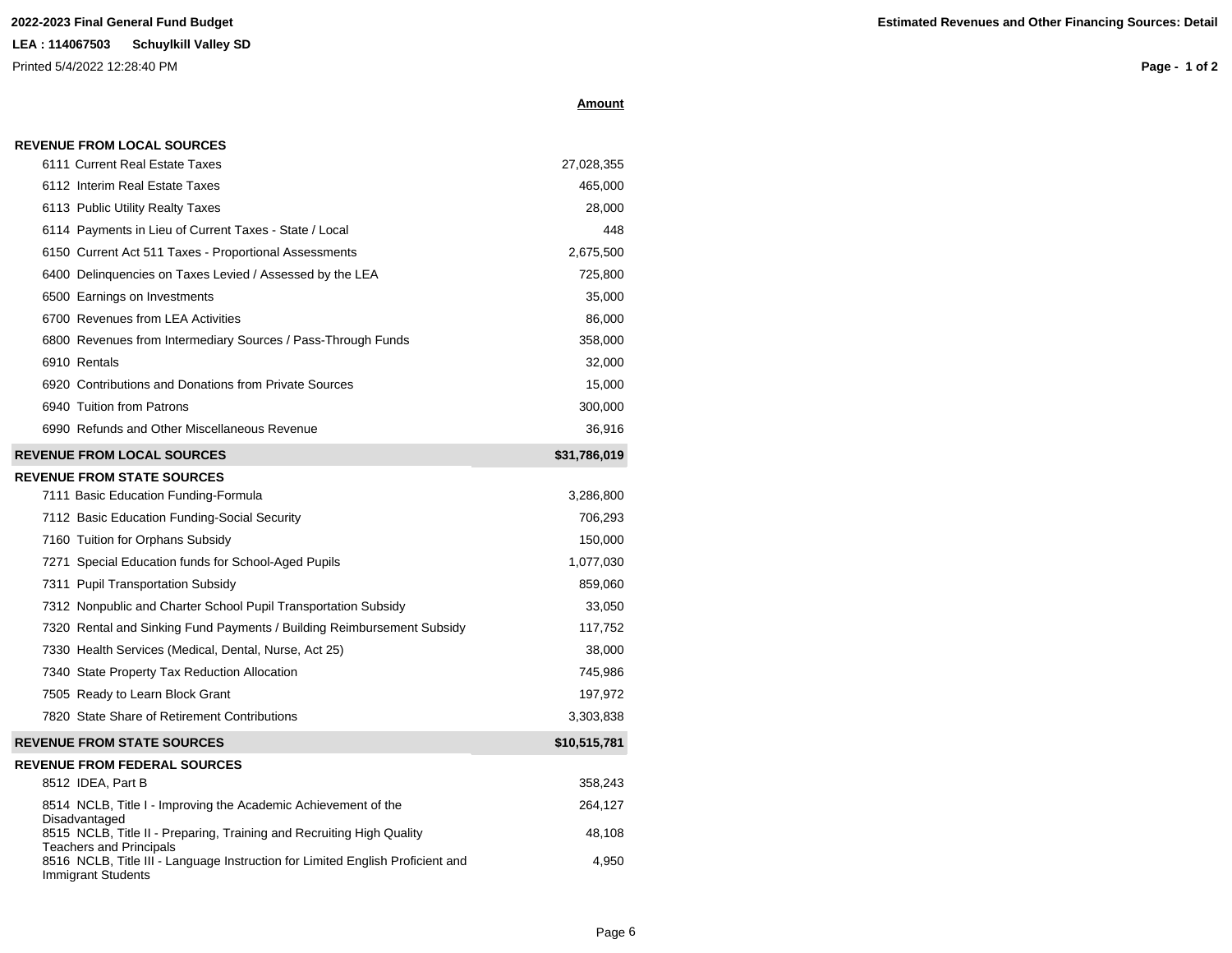Printed 5/4/2022 12:28:40 PM

**Page - 2 of 2**

| <b>REVENUE FROM FEDERAL SOURCES</b>               |            |
|---------------------------------------------------|------------|
| 8517 NCLB, Title IV - 21St Century Schools        | 18.164     |
| <b>REVENUE FROM FEDERAL SOURCES</b>               | \$693.592  |
| <b>TOTAL ESTIMATED REVENUES AND OTHER SOURCES</b> | 42,995,392 |

**Amount**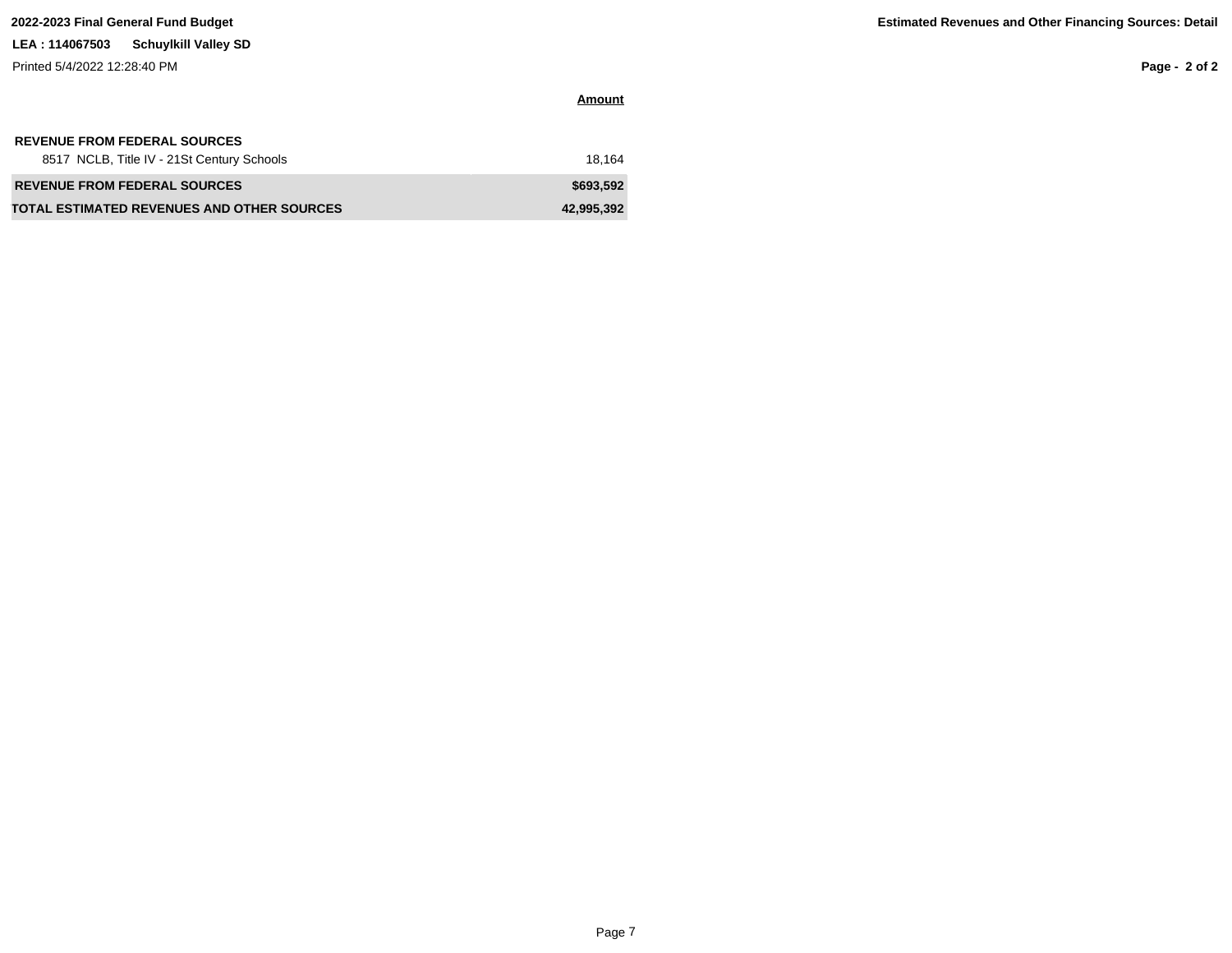### **2022-2023 Final General Fund Budget Real Estate Tax Rate (RETR) Report**

**AUN: 114067503 Schuylkill Valley SD** Printed 5/4/2022 12:28:43 PM

**Page - 1 of 3**

|                                            | Act 1 Index (current): 4.2%                           |                 |                 |
|--------------------------------------------|-------------------------------------------------------|-----------------|-----------------|
| <b>Calculation Method:</b>                 |                                                       | Rate            |                 |
|                                            | Approx. Tax Revenue from RE Taxes:                    | \$27,028,355    |                 |
|                                            | Amount of Tax Relief for Homestead Exclusions         | \$745,986       |                 |
|                                            | <b>Total Approx. Tax Revenue:</b>                     | \$27,774,341    |                 |
| Approx. Tax Levy for Tax Rate Calculation: |                                                       | \$28,325,940    |                 |
|                                            |                                                       | <b>Berks</b>    | <b>Total</b>    |
|                                            | 2021-22 Data                                          |                 |                 |
|                                            | a. Assessed Value                                     | \$1,005,317,600 | \$1,005,317,600 |
|                                            | b. Real Estate Mills                                  | 27.8200         |                 |
| L.                                         | 2022-23 Data                                          |                 |                 |
|                                            | c. 2020 STEB Market Value                             | \$1,347,799,792 | \$1,347,799,792 |
|                                            | d. Assessed Value                                     | \$1,018,186,200 | \$1,018,186,200 |
|                                            | e. Assessed Value of New Constr/ Renov                | \$0             | \$0             |
|                                            | 2021-22 Calculations                                  |                 |                 |
|                                            | f. 2021-22 Tax Levy                                   | \$27,967,936    | \$27,967,936    |
|                                            | $(a * b)$                                             |                 |                 |
|                                            | 2022-23 Calculations                                  |                 |                 |
| Ш.                                         | g. Percent of Total Market Value                      | 100.00000%      | 100.00000%      |
|                                            | h. Rebalanced 2021-22 Tax Levy                        | \$27,967,936    | \$27,967,936    |
|                                            | (f Total $*$ g)                                       |                 |                 |
|                                            | i. Base Mills Subject to Index                        | 27.8200         |                 |
|                                            | (h / a * 1000) if no reassessment                     |                 |                 |
|                                            | $(h / (d-e) * 1000)$ if reassessment                  |                 |                 |
|                                            | <b>Calculation of Tax Rates and Levies Generated</b>  |                 |                 |
|                                            | j. Weighted Avg. Collection Percentage                | 98.00000%       | 98.00000%       |
|                                            | k. Tax Levy Needed                                    | \$28,325,940    | \$28,325,940    |
|                                            | (Approx. Tax Levy * g)                                |                 |                 |
|                                            | I. 2022-23 Real Estate Tax Rate                       | 27.8200         |                 |
| Ш.                                         | $(k/d * 1000)$                                        |                 |                 |
|                                            | m. Tax Levy Generated by Mills                        | \$28,325,940    | \$28,325,940    |
|                                            | $(1/1000 * d)$                                        |                 |                 |
|                                            | n. Tax Levy minus Tax Relief for Homestead Exclusions |                 | \$27,579,954    |
|                                            | (m - Amount of Tax Relief for Homestead Exclusions)   |                 |                 |
|                                            | o. Net Tax Revenue Generated By Mills                 |                 | \$27,028,355    |
|                                            | (n * Est. Pct. Collection)                            |                 |                 |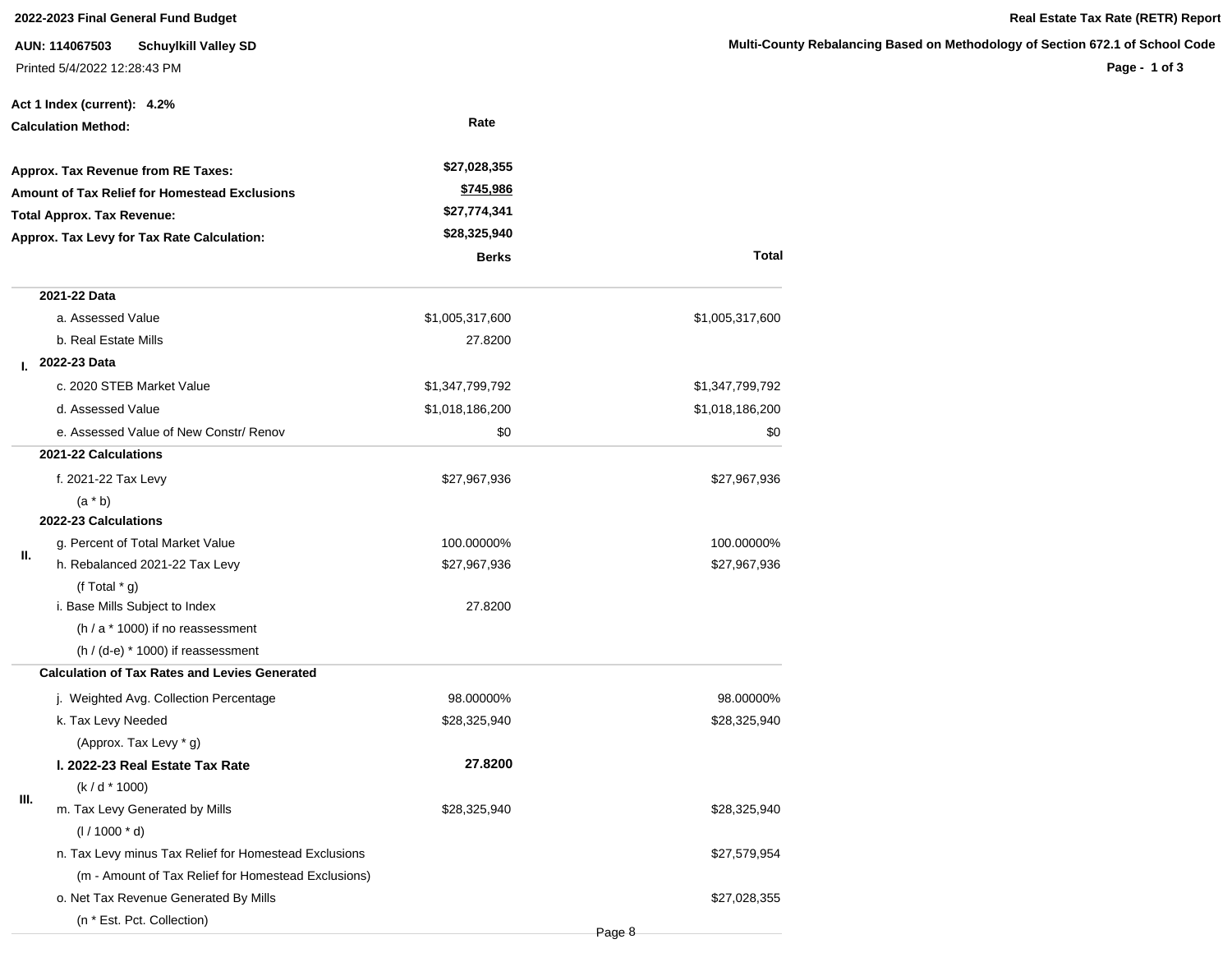| 2022-2023 Final General Fund Budget                  |                                                                               |              |                            |  |  |  |
|------------------------------------------------------|-------------------------------------------------------------------------------|--------------|----------------------------|--|--|--|
|                                                      | AUN: 114067503<br><b>Schuylkill Valley SD</b><br>Printed 5/4/2022 12:28:43 PM |              | <b>Multi-County Rebala</b> |  |  |  |
|                                                      | Act 1 Index (current): 4.2%                                                   |              |                            |  |  |  |
| <b>Calculation Method:</b>                           |                                                                               | Rate         |                            |  |  |  |
| Approx. Tax Revenue from RE Taxes:                   |                                                                               | \$27,028,355 |                            |  |  |  |
| <b>Amount of Tax Relief for Homestead Exclusions</b> |                                                                               | \$745,986    |                            |  |  |  |
|                                                      | <b>Total Approx. Tax Revenue:</b>                                             | \$27,774,341 |                            |  |  |  |
| Approx. Tax Levy for Tax Rate Calculation:           |                                                                               | \$28,325,940 |                            |  |  |  |
|                                                      |                                                                               | <b>Berks</b> | <b>Total</b>               |  |  |  |
|                                                      | <b>Index Maximums</b>                                                         |              |                            |  |  |  |
|                                                      | p. Maximum Mills Based On Index                                               | 28.9884      |                            |  |  |  |
|                                                      | $(i * (1 + Index))$                                                           |              |                            |  |  |  |
|                                                      | q. Mills In Excess of Index                                                   | 0.0000       |                            |  |  |  |
|                                                      | $(if (l > p), (l - p))$                                                       |              |                            |  |  |  |
|                                                      | r. Maximum Tax Levy Based On Index                                            | \$29,515,589 | \$29,515,589               |  |  |  |
| IV.                                                  | $(p / 1000 * d)$                                                              |              |                            |  |  |  |
|                                                      | s. Millage Rate within Index?                                                 | Yes          |                            |  |  |  |
|                                                      | $($ lf $I > p$ Then No $)$                                                    |              |                            |  |  |  |
|                                                      | t. Tax Levy In Excess of Index                                                | \$0          | \$0                        |  |  |  |
|                                                      | $(if (m > r), (m - r))$                                                       |              |                            |  |  |  |
|                                                      | u. Tax Revenue In Excess of Index                                             | \$0          | \$0                        |  |  |  |
|                                                      | (t * Est. Pct. Collection)                                                    |              |                            |  |  |  |

|    | Information Related to Property Tax Relief    |            |           |
|----|-----------------------------------------------|------------|-----------|
|    | Assessed Value Exclusion per Homestead        | \$7.086.35 |           |
| v. | Number of Homestead/Farmstead Properties      | 3784       | 3784      |
|    | Median Assessed Value of Homestead Properties |            | \$116,600 |

**Real Estate Tax Rate (RETR) Report**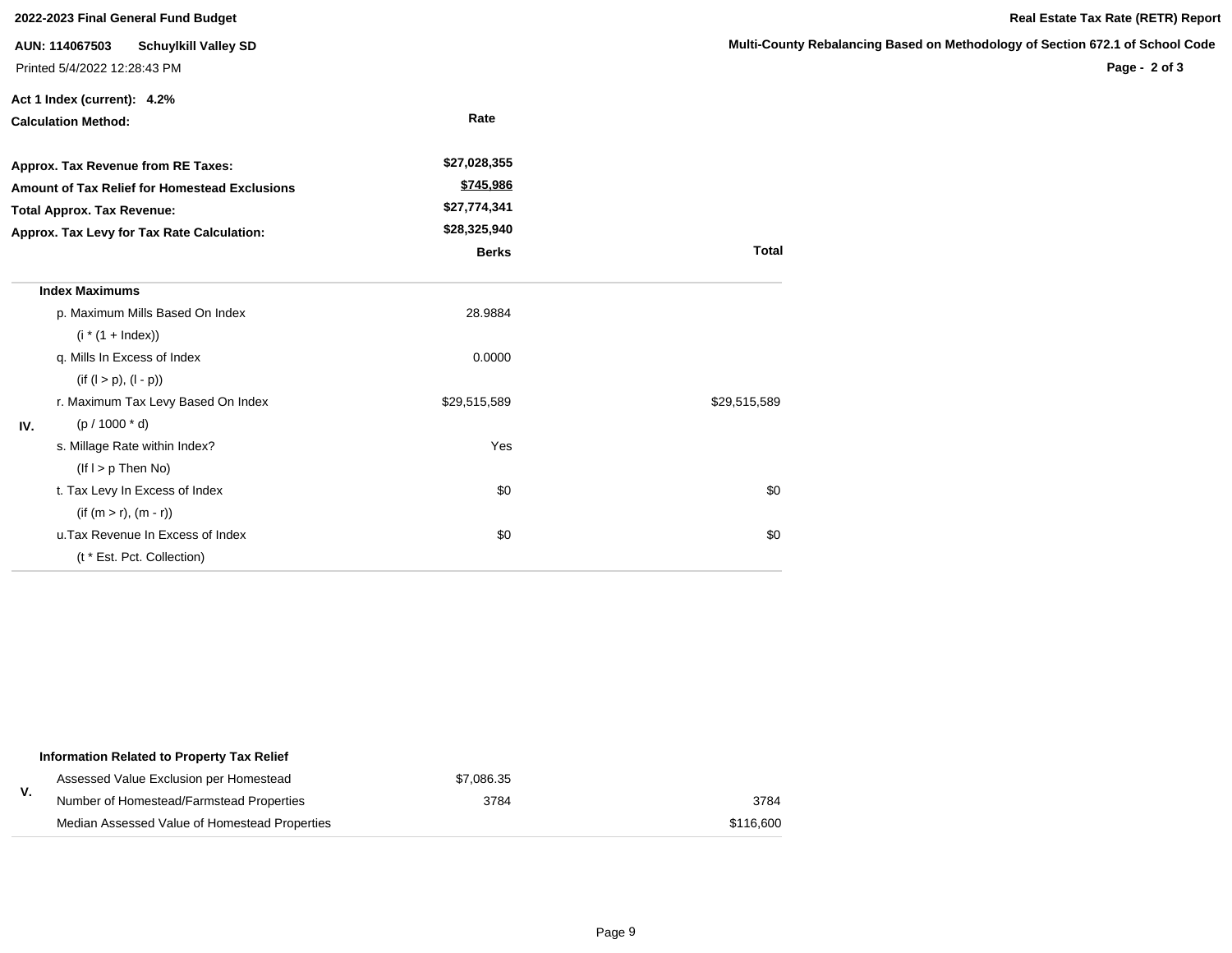| 2022-2023 Final General Fund Budget                                                                                                                                    |                                                                           | <b>Real Estate Tax Rate (RETR) Report</b> |                      |     |                                                                                                |
|------------------------------------------------------------------------------------------------------------------------------------------------------------------------|---------------------------------------------------------------------------|-------------------------------------------|----------------------|-----|------------------------------------------------------------------------------------------------|
| <b>Schuylkill Valley SD</b><br>AUN: 114067503<br>Printed 5/4/2022 12:28:43 PM                                                                                          |                                                                           |                                           |                      |     | Multi-County Rebalancing Based on Methodology of Section 672.1 of School Code<br>Page - 3 of 3 |
| Act 1 Index (current): 4.2%<br><b>Calculation Method:</b>                                                                                                              | Rate                                                                      |                                           |                      |     |                                                                                                |
| Approx. Tax Revenue from RE Taxes:<br>Amount of Tax Relief for Homestead Exclusions<br><b>Total Approx. Tax Revenue:</b><br>Approx. Tax Levy for Tax Rate Calculation: | \$27,028,355<br>\$745,986<br>\$27,774,341<br>\$28,325,940<br><b>Berks</b> |                                           | <b>Total</b>         |     |                                                                                                |
| State Property Tax Reduction Allocation used for: Homestead Exclusions<br>Prior Year State Property Tax Reduction Allocation used for: Homestead Exclusions            |                                                                           | \$745,986<br>\$0                          | Lowering RE Tax Rate | \$0 | \$745,986<br>\$0                                                                               |
| <b>Amount of Tax Relief from State/Local Sources</b>                                                                                                                   |                                                                           |                                           |                      |     | \$745,986                                                                                      |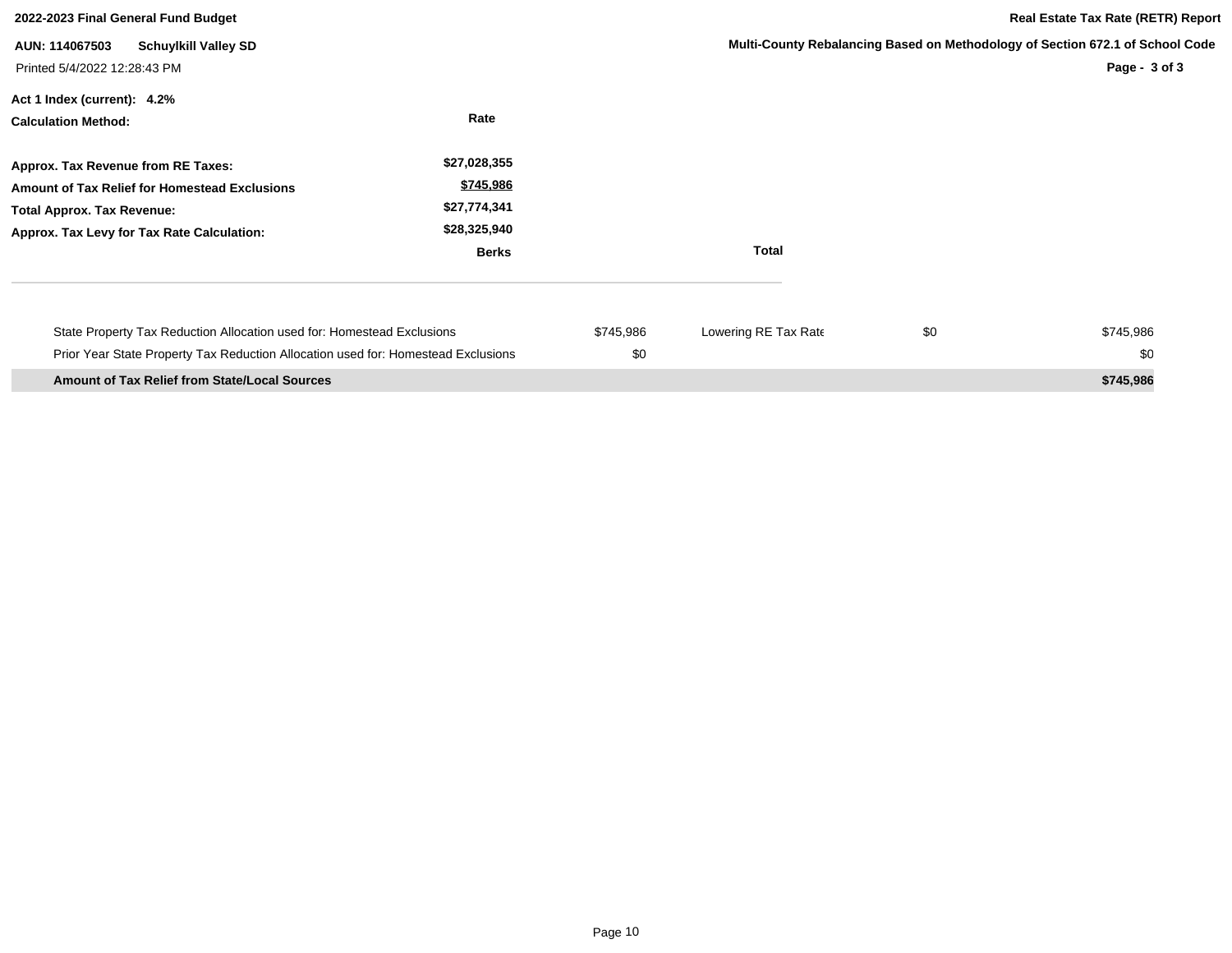**LEA : 114067503 Schuylkill Valley SD** Printed 5/4/2022 12:28:45 PM

# **2022-2023 Final General Fund Budget Local Education Agency Tax Data REAL ESTATE, PER CAPITA (SEC. 679), EIT/PIT (ACT 1), LOCAL ENABLING (ACT 511)**

### **Page - 1 of 1**

### **CODE**

| 6111         | <b>Current Real Estate Taxes</b>                               |                             | Amount of Tax Relief for    | Tax Levy Minus Homestead |                          | Net Tax Revenue              |
|--------------|----------------------------------------------------------------|-----------------------------|-----------------------------|--------------------------|--------------------------|------------------------------|
|              | County Name Taxable Assessed Value<br><b>Real Estate Mills</b> | Tax Levy Generated by Mills | <b>Homestead Exclusions</b> | Exclusions               | <b>Percent Collected</b> | <b>Generated By Mills</b>    |
| <b>Berks</b> | 1,018,186,200<br>27.8200                                       | 28,325,940                  |                             |                          |                          | 98.00000%                    |
| Totals:      | 1,018,186,200                                                  | 28,325,940 -                |                             | $745,986 =$              | 27,579,954 X             | 27,028,355<br>$98.00000\% =$ |
|              |                                                                |                             |                             |                          |                          |                              |
|              |                                                                |                             | Rate                        |                          |                          | <b>Estimated Revenue</b>     |
| 6120         | Current Per Capita Taxes, Section 679                          |                             | \$0.00                      |                          |                          | 0                            |
| 6140         | Current Act 511 Taxes- Flat Rate Assessments                   |                             | Rate                        | Add'l Rate (if appl.)    | Tax Levy                 | <b>Estimated Revenue</b>     |
| 6141         | Current Act 511 Per Capita Taxes                               |                             | \$0.00                      | \$0.00                   | 0                        | 0                            |
| 6142         | Current Act 511 Occupation Taxes- Flat Rate                    |                             | \$0.00                      | \$0.00                   | $\Omega$                 | 0                            |
| 6143         | <b>Current Act 511 Local Services Taxes</b>                    |                             | \$0.00                      | \$0.00                   | 0                        |                              |
| 6144         | <b>Current Act 511 Trailer Taxes</b>                           |                             | \$0.00                      | \$0.00                   | $\Omega$                 |                              |
| 6145         | Current Act 511 Business Privilege Taxes- Flat Rate            |                             | \$0.00                      | \$0.00                   | 0                        |                              |
| 6146         | Current Act 511 Mechanical Device Taxes- Flat Rate             |                             | \$0.00                      | \$0.00                   | 0                        |                              |
| 6149         | Current Act 511 Taxes, Other Flat Rate Assessments             |                             | \$0.00                      | \$0.00                   | $\Omega$                 | 0                            |
|              | Total Current Act 511 Taxes - Flat Rate Assessments            |                             |                             |                          | $\bf{0}$                 | $\bf{0}$                     |
| 6150         | Current Act 511 Taxes- Proportional Assessments                |                             | Rate                        | Add'l Rate (if appl.)    | Tax Levy                 | <b>Estimated Revenue</b>     |
| 6151         | Current Act 511 Earned Income Taxes                            |                             | 0.500%                      | 0.000%                   | 2,230,500                | 2,230,500                    |
| 6152         | <b>Current Act 511 Occupation Taxes</b>                        |                             | 0.000                       | 0.000                    | 0                        | $\Omega$                     |
| 6153         | <b>Current Act 511 Real Estate Transfer Taxes</b>              |                             | 0.500%                      | 0.000%                   | 445,000                  | 445,000                      |
| 6154         | <b>Current Act 511 Amusement Taxes</b>                         |                             | 0.000%                      | 0.000%                   | $\Omega$                 | $\Omega$                     |
| 6155         | Current Act 511 Business Privilege Taxes                       |                             | 0.000                       | 0.000                    | $\Omega$                 |                              |
| 6156         | Current Act 511 Mechanical Device Taxes- Percentage            |                             | 0.000%                      | 0.000%                   | $\Omega$                 |                              |
| 6157         | <b>Current Act 511 Mercantile Taxes</b>                        |                             | 0.000                       | 0.000                    | $\Omega$                 | 0                            |
| 6159         | Current Act 511 Taxes, Other Proportional Assessments          |                             | 0                           | 0                        | 0                        | 0                            |
|              | Total Current Act 511 Taxes- Proportional Assessments          |                             |                             |                          | 2,675,500                | 2,675,500                    |
|              | <b>Total Act 511, Current Taxes</b>                            |                             |                             |                          |                          | 2,675,500                    |
|              |                                                                | Act 511 Tax Limit           | $\rightarrow$               | 1,347,799,792 X          | 12                       | 16,173,598                   |
|              |                                                                |                             |                             | <b>Market Value</b>      | <b>Mills</b>             | (511 Limit)                  |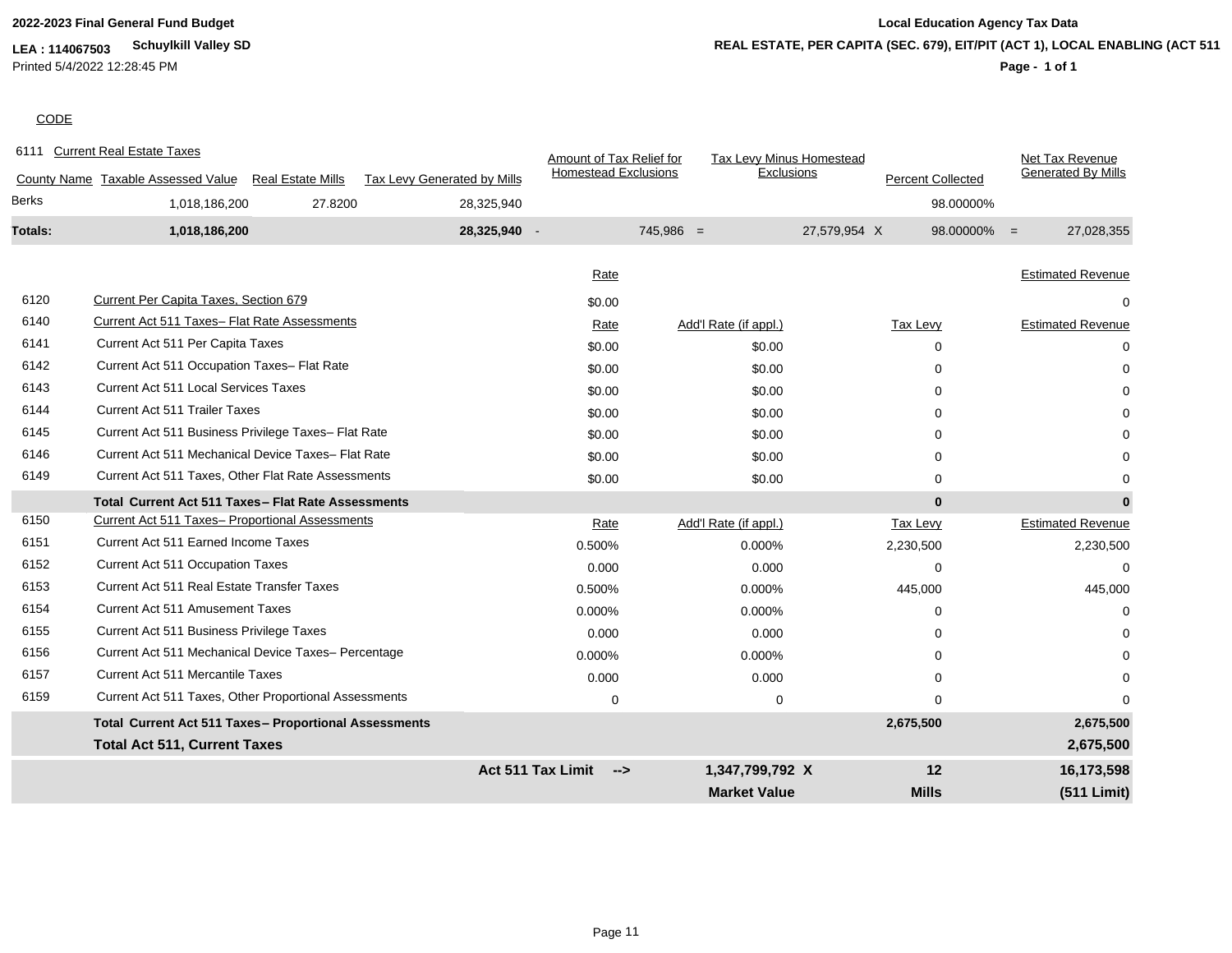Printed 5/4/2022 12:28:47 PM

**Page - 1 of 1**

| Tax                 |                                                        | Tax Rate Charged in:    |         | <b>Percent</b>    | Less than            |       | <b>Additional Tax Rate</b><br>Charged in: |         | Percent           | Less than I                 |
|---------------------|--------------------------------------------------------|-------------------------|---------|-------------------|----------------------|-------|-------------------------------------------|---------|-------------------|-----------------------------|
| <b>Functio</b><br>n | <b>Description</b>                                     | 2021-22<br>(Rebalanced) | 2022-23 | Change in<br>Rate | or equal to<br>Index | Index | 2021-22<br>(Rebalanced)                   | 2022-23 | Change in<br>Rate | or equal to<br><b>Index</b> |
| 6111                | <b>Current Real Estate Taxes</b>                       |                         |         |                   |                      |       |                                           |         |                   |                             |
|                     | <b>Berks</b>                                           | 27,8200                 | 27,8200 | $0.00\%$          | <b>Yes</b>           | 4.2%  |                                           |         |                   |                             |
|                     | <b>Current Act 511 Taxes- Proportional Assessments</b> |                         |         |                   |                      |       |                                           |         |                   |                             |
| 6151                | Current Act 511 Earned Income Taxes                    | 0.500%                  | 0.500%  | $0.00\%$          | Yes                  | 4.2%  |                                           |         |                   |                             |
| 6153                | Current Act 511 Real Estate Transfer Taxes             | 0.500%                  | 0.500%  | $0.00\%$          | Yes                  | 4.2%  |                                           |         |                   |                             |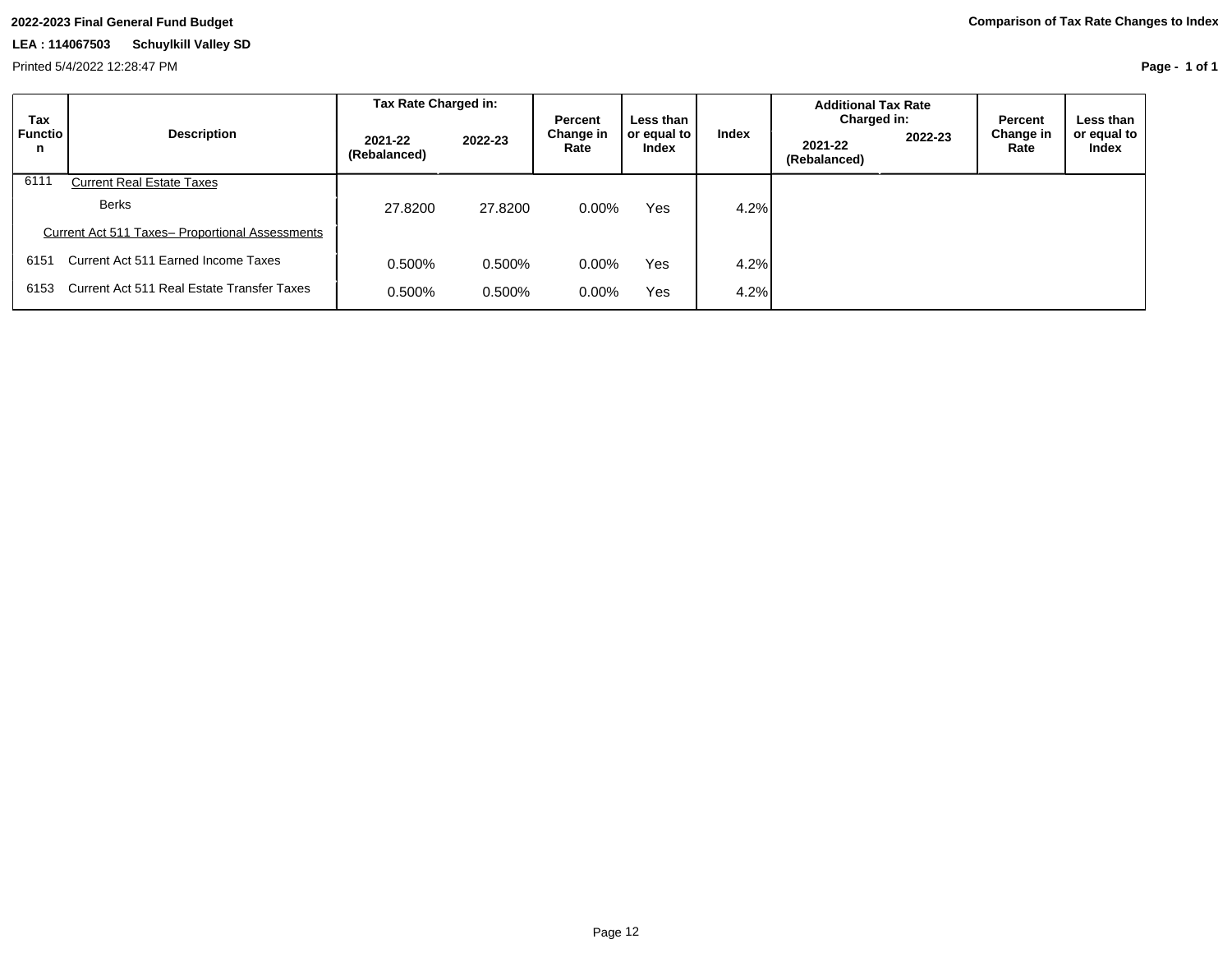| <b>Schuylkill Valley SD</b><br>LEA : 114067503                 |               |
|----------------------------------------------------------------|---------------|
| Printed 5/4/2022 12:28:49 PM                                   | Page - 1 of 1 |
| <b>Description</b>                                             | <b>Amount</b> |
| 1000 Instruction                                               |               |
| 1100 Regular Programs - Elementary / Secondary                 | 19,130,310    |
| 1200 Special Programs - Elementary / Secondary                 | 6,176,670     |
| 1300 Vocational Education                                      | 707,360       |
| 1400 Other Instructional Programs - Elementary / Secondary     | 425,000       |
| <b>Total Instruction</b>                                       | \$26,439,340  |
| 2000 Support Services                                          |               |
| 2100 Support Services - Students                               | 1,227,273     |
| 2200 Support Services - Instructional Staff                    | 830,436       |
| 2300 Support Services - Administration                         | 2,620,127     |
| 2400 Support Services - Pupil Health                           | 412,506       |
| 2500 Support Services - Business                               | 482,012       |
| 2600 Operation and Maintenance of Plant Services               | 2,326,780     |
| 2700 Student Transportation Services                           | 1,963,438     |
| 2800 Support Services - Central<br>2900 Other Support Services | 1,700,349     |
|                                                                | 33,000        |
| <b>Total Support Services</b>                                  | \$11,595,921  |
| 3000 Operation of Non-Instructional Services                   |               |
| 3200 Student Activities                                        | 1,394,998     |
| 3300 Community Services                                        | 13,164        |
| <b>Total Operation of Non-Instructional Services</b>           | \$1,408,162   |
| 5000 Other Expenditures and Financing Uses                     |               |
| 5100 Debt Service / Other Expenditures and Financing Uses      | 3,166,324     |
| 5900 Budgetary Reserve                                         | 385,645       |
| <b>Total Other Expenditures and Financing Uses</b>             | \$3,551,969   |
| <b>Total Estimated Expenditures and Other Financing Uses</b>   | \$42,995,392  |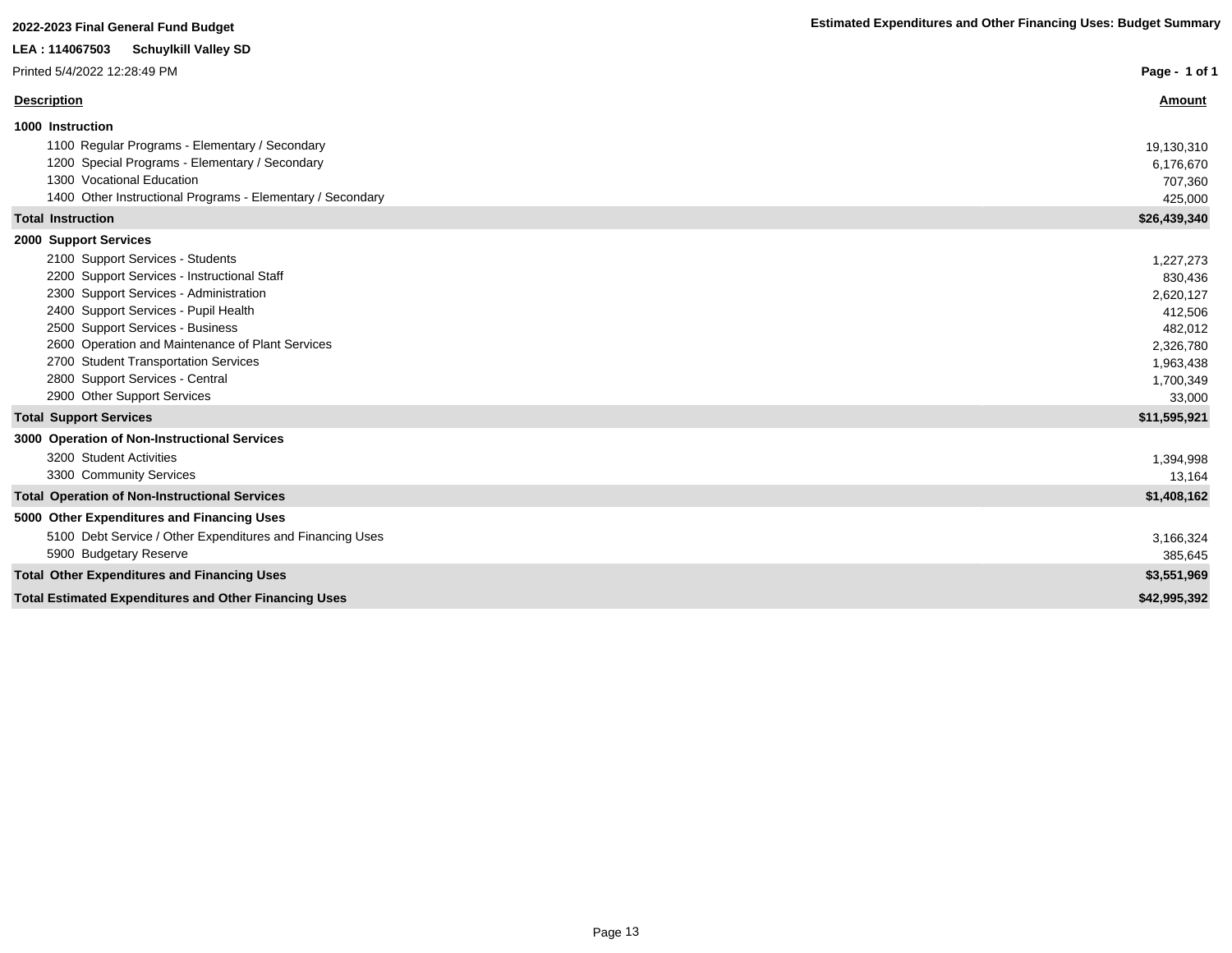| 2022-2023 Final General Fund Budget                                               | <b>Estimated Expenditures and Other Financing Uses: Detail</b> |
|-----------------------------------------------------------------------------------|----------------------------------------------------------------|
| LEA: 114067503 Schuylkill Valley SD                                               |                                                                |
| Printed 5/4/2022 12:28:50 PM                                                      | Page - 1 of $3$                                                |
| <b>Description</b>                                                                | <u>Amount</u>                                                  |
| 1000 Instruction                                                                  |                                                                |
| 1100 Regular Programs - Elementary / Secondary                                    |                                                                |
| 100 Personnel Services - Salaries                                                 | 10,864,818                                                     |
| 200 Personnel Services - Employee Benefits                                        | 6,738,798                                                      |
| 300 Purchased Professional and Technical Services                                 | 8,400                                                          |
| 400 Purchased Property Services                                                   | 53,995                                                         |
| 500 Other Purchased Services                                                      | 1,132,019                                                      |
| 600 Supplies<br>700 Property                                                      | 306,411                                                        |
| 800 Other Objects                                                                 | 22,901<br>2,968                                                |
| <b>Total Regular Programs - Elementary / Secondary</b>                            | \$19,130,310                                                   |
| 1200 Special Programs - Elementary / Secondary                                    |                                                                |
| 100 Personnel Services - Salaries                                                 | 2,906,665                                                      |
| 200 Personnel Services - Employee Benefits                                        | 2,042,708                                                      |
| 300 Purchased Professional and Technical Services                                 | 330,400                                                        |
| 400 Purchased Property Services                                                   | 1,000                                                          |
| 500 Other Purchased Services                                                      | 884,697                                                        |
| 600 Supplies                                                                      | 11,000                                                         |
| 800 Other Objects                                                                 | 200                                                            |
| <b>Total Special Programs - Elementary / Secondary</b>                            | \$6,176,670                                                    |
| 1300 Vocational Education                                                         |                                                                |
| 500 Other Purchased Services                                                      | 707,360                                                        |
| <b>Total Vocational Education</b>                                                 | \$707,360                                                      |
| 1400 Other Instructional Programs - Elementary / Secondary                        |                                                                |
| 300 Purchased Professional and Technical Services                                 | 325,000                                                        |
| 500 Other Purchased Services                                                      | 100,000                                                        |
| Total Other Instructional Programs - Elementary / Secondary                       | \$425,000                                                      |
| <b>Total Instruction</b>                                                          | \$26,439,340                                                   |
| 2000 Support Services                                                             |                                                                |
| 2100 Support Services - Students                                                  |                                                                |
| 100 Personnel Services - Salaries                                                 | 681,834                                                        |
| 200 Personnel Services - Employee Benefits                                        | 397,527                                                        |
| 300 Purchased Professional and Technical Services<br>500 Other Purchased Services | 137,352                                                        |
| 600 Supplies                                                                      | 1,560                                                          |
| 800 Other Objects                                                                 | 8,500<br>500                                                   |
| <b>Total Support Services - Students</b>                                          | \$1,227,273                                                    |
| 2200 Support Services - Instructional Staff                                       |                                                                |
| 100 Personnel Services - Salaries                                                 | 288,648                                                        |
| 200 Personnel Services - Employee Benefits                                        | 353,472                                                        |
| 300 Purchased Professional and Technical Services                                 | 53,147                                                         |
| 500 Other Purchased Services                                                      | 2,000                                                          |
| 600 Supplies                                                                      | 133,169                                                        |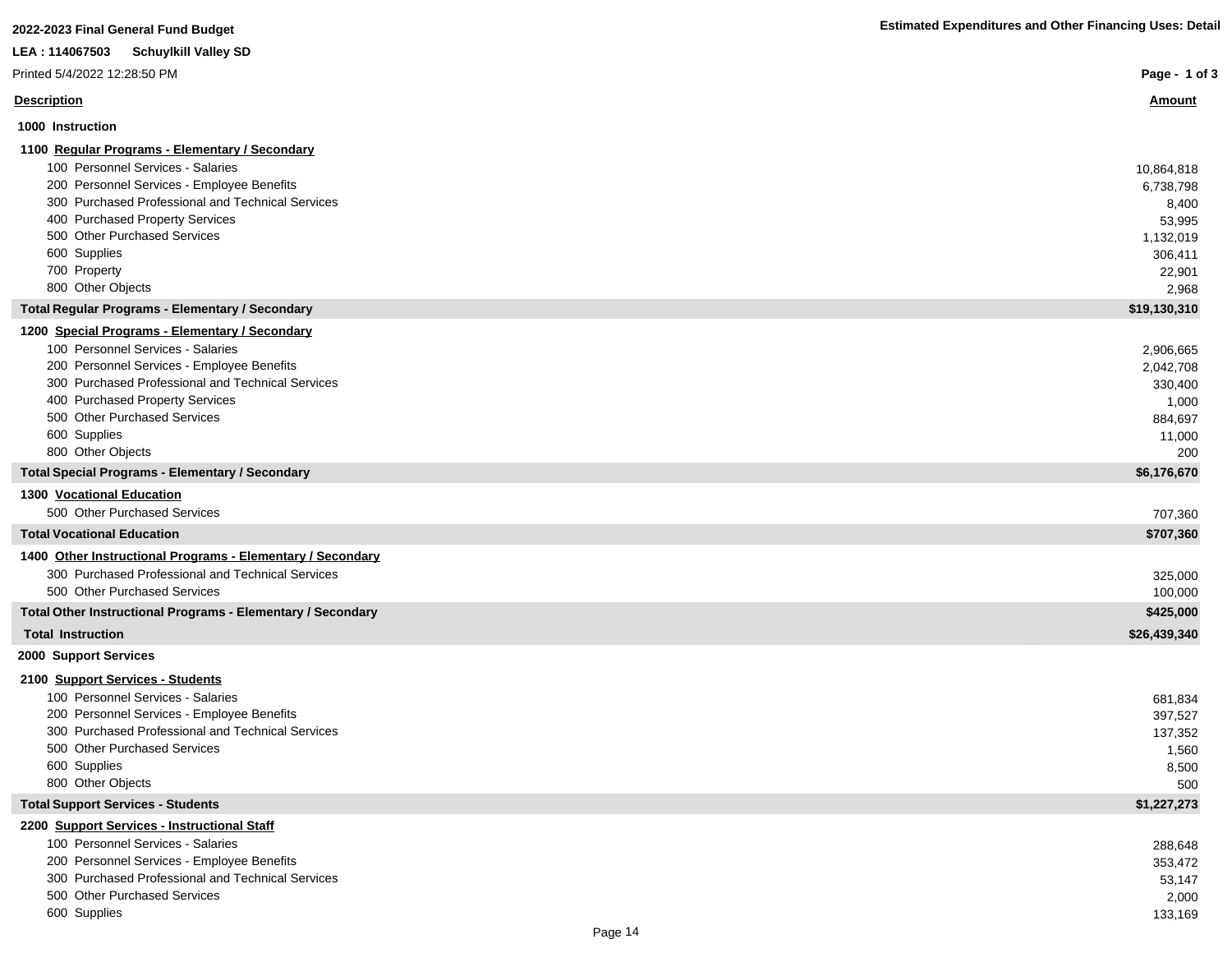| Printed 5/4/2022 12:28:50 PM                                                                                                                                                                                                                                                                                     |         | Page - 2 of 3                                                                 |
|------------------------------------------------------------------------------------------------------------------------------------------------------------------------------------------------------------------------------------------------------------------------------------------------------------------|---------|-------------------------------------------------------------------------------|
| <u>Description</u>                                                                                                                                                                                                                                                                                               |         | <b>Amount</b>                                                                 |
| <b>Total Support Services - Instructional Staff</b>                                                                                                                                                                                                                                                              |         | \$830,436                                                                     |
| 2300 Support Services - Administration<br>100 Personnel Services - Salaries<br>200 Personnel Services - Employee Benefits<br>300 Purchased Professional and Technical Services                                                                                                                                   |         | 1,232,923<br>889,219<br>245,350                                               |
| 400 Purchased Property Services<br>500 Other Purchased Services<br>600 Supplies<br>800 Other Objects                                                                                                                                                                                                             |         | 1,450<br>191,885<br>48,380<br>10,920                                          |
| <b>Total Support Services - Administration</b>                                                                                                                                                                                                                                                                   |         | \$2,620,127                                                                   |
| 2400 Support Services - Pupil Health<br>100 Personnel Services - Salaries<br>200 Personnel Services - Employee Benefits<br>300 Purchased Professional and Technical Services<br>400 Purchased Property Services<br>500 Other Purchased Services<br>600 Supplies<br>800 Other Objects                             |         | 164,136<br>124,439<br>118,000<br>250<br>75<br>5,476<br>130                    |
| <b>Total Support Services - Pupil Health</b>                                                                                                                                                                                                                                                                     |         | \$412,506                                                                     |
| 2500 Support Services - Business<br>100 Personnel Services - Salaries<br>200 Personnel Services - Employee Benefits<br>300 Purchased Professional and Technical Services<br>500 Other Purchased Services<br>600 Supplies<br>800 Other Objects                                                                    |         | 254,478<br>172,084<br>40,750<br>10,200<br>3,500<br>1,000                      |
| <b>Total Support Services - Business</b>                                                                                                                                                                                                                                                                         |         | \$482,012                                                                     |
| 2600 Operation and Maintenance of Plant Services<br>100 Personnel Services - Salaries<br>200 Personnel Services - Employee Benefits<br>300 Purchased Professional and Technical Services<br>400 Purchased Property Services<br>500 Other Purchased Services<br>600 Supplies<br>700 Property<br>800 Other Objects |         | 787,955<br>611,340<br>15,000<br>315,500<br>4,000<br>585,985<br>6,000<br>1,000 |
| <b>Total Operation and Maintenance of Plant Services</b>                                                                                                                                                                                                                                                         |         | \$2,326,780                                                                   |
| 2700 Student Transportation Services<br>100 Personnel Services - Salaries<br>200 Personnel Services - Employee Benefits<br>300 Purchased Professional and Technical Services<br>500 Other Purchased Services<br>600 Supplies<br>800 Other Objects<br><b>Total Student Transportation Services</b>                |         | 43,763<br>45,187<br>5,000<br>1,867,788<br>1,500<br>200                        |
|                                                                                                                                                                                                                                                                                                                  | Page 15 | \$1,963,438                                                                   |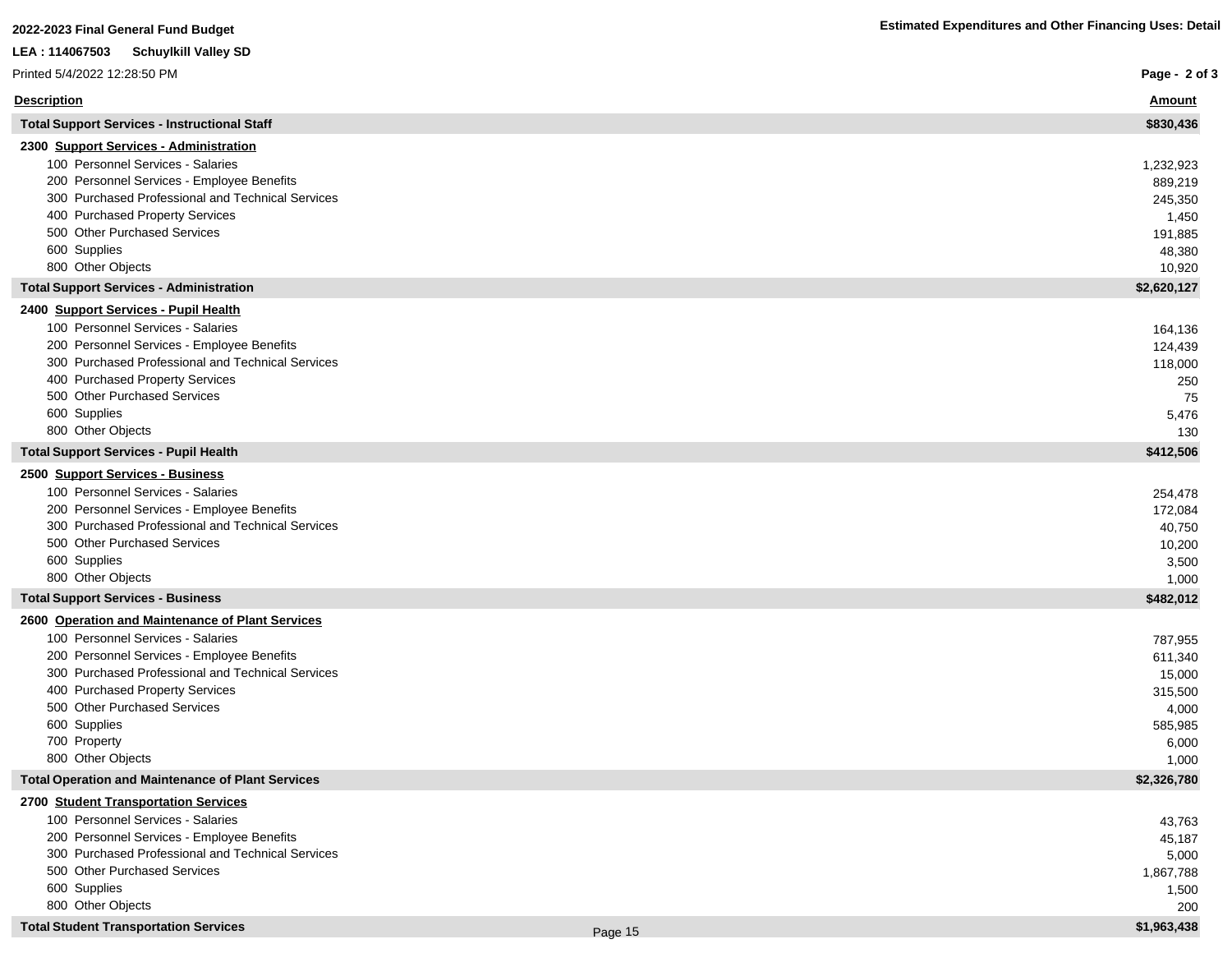| LEA: 114067503<br>Schuylkill Valley SD                                 |                 |
|------------------------------------------------------------------------|-----------------|
| Printed 5/4/2022 12:28:50 PM                                           | Page - 3 of 3   |
| <b>Description</b>                                                     | <u>Amount</u>   |
| 2800 Support Services - Central                                        |                 |
| 100 Personnel Services - Salaries                                      | 563,387         |
| 200 Personnel Services - Employee Benefits                             | 337,307         |
| 300 Purchased Professional and Technical Services                      | 99,620          |
| 400 Purchased Property Services                                        | 20,100          |
| 500 Other Purchased Services                                           | 46,130          |
| 600 Supplies                                                           | 213,106         |
| 700 Property                                                           | 419,405         |
| 800 Other Objects                                                      | 1,294           |
| <b>Total Support Services - Central</b><br>2900 Other Support Services | \$1,700,349     |
| 500 Other Purchased Services                                           | 33,000          |
| <b>Total Other Support Services</b>                                    | \$33,000        |
| <b>Total Support Services</b>                                          | \$11,595,921    |
| 3000 Operation of Non-Instructional Services                           |                 |
| <b>3200 Student Activities</b>                                         |                 |
| 100 Personnel Services - Salaries                                      | 678,310         |
| 200 Personnel Services - Employee Benefits                             | 349,488         |
| 300 Purchased Professional and Technical Services                      | 137,000         |
| 400 Purchased Property Services                                        | 16,550          |
| 500 Other Purchased Services                                           | 96,700          |
| 600 Supplies                                                           | 95,900          |
| 700 Property                                                           | 10,000          |
| 800 Other Objects                                                      | 11,050          |
| <b>Total Student Activities</b>                                        | \$1,394,998     |
| 3300 Community Services                                                |                 |
| 100 Personnel Services - Salaries                                      | 8,000           |
| 200 Personnel Services - Employee Benefits                             | 3,464           |
| 300 Purchased Professional and Technical Services<br>600 Supplies      | 1,200           |
| <b>Total Community Services</b>                                        | 500<br>\$13,164 |
| <b>Total Operation of Non-Instructional Services</b>                   | \$1,408,162     |
| 5000 Other Expenditures and Financing Uses                             |                 |
| 5100 Debt Service / Other Expenditures and Financing Uses              |                 |
| 800 Other Objects                                                      | 1,051,324       |
| 900 Other Uses of Funds                                                | 2,115,000       |
| Total Debt Service / Other Expenditures and Financing Uses             | \$3,166,324     |
| 5900 Budgetary Reserve                                                 |                 |
| 800 Other Objects                                                      | 385,645         |
| <b>Total Budgetary Reserve</b>                                         | \$385,645       |
| <b>Total Other Expenditures and Financing Uses</b>                     | \$3,551,969     |

### **TOTAL EXPENDITURES \$42,995,392**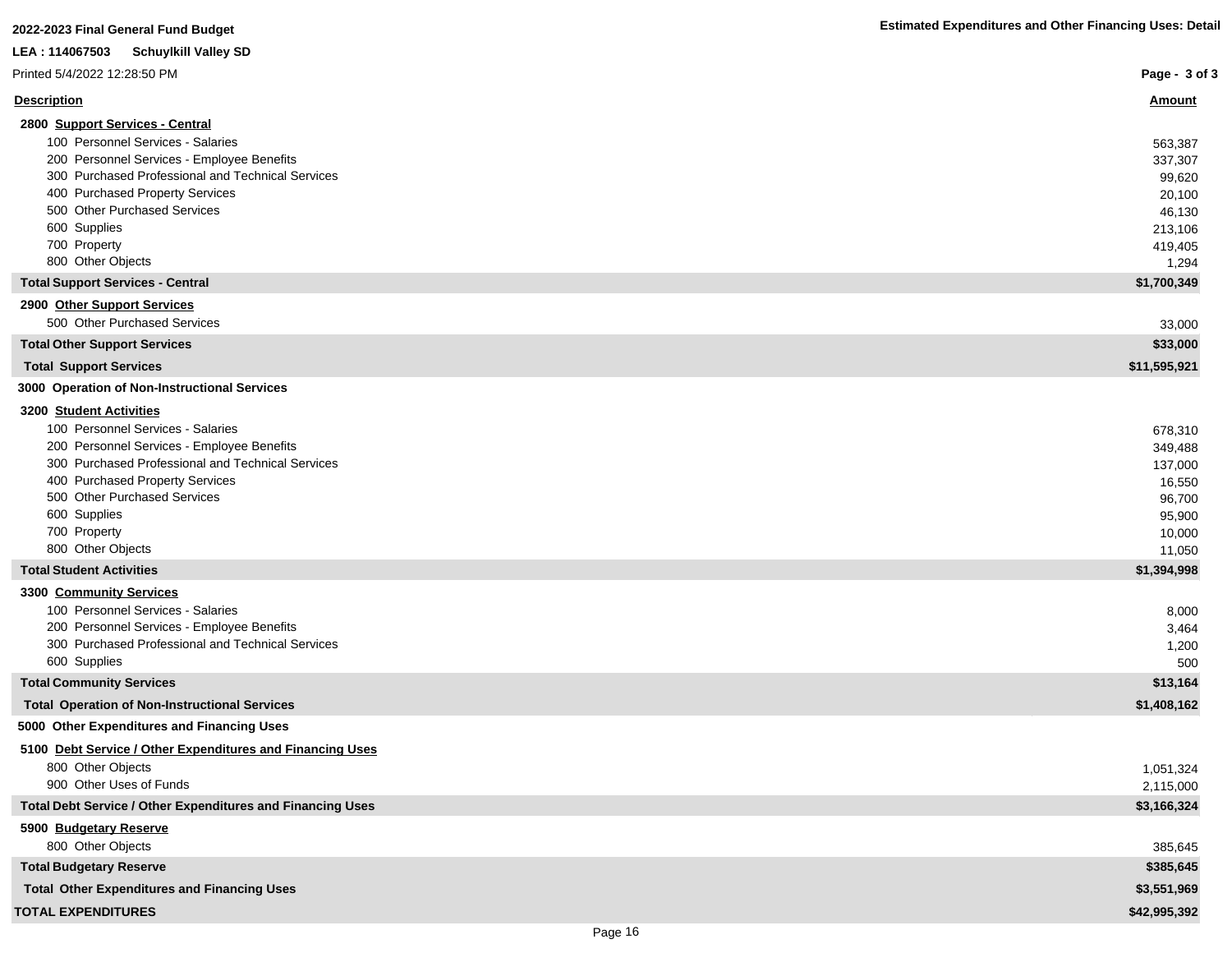| 2022-2023 Final General Fund Budget                          |                     | <b>Schedule Of Cash And Investments (CAIN)</b> |
|--------------------------------------------------------------|---------------------|------------------------------------------------|
| LEA: 114067503<br><b>Schuylkill Valley SD</b>                |                     |                                                |
| Printed 5/4/2022 12:28:51 PM                                 |                     | Page - 1 of 2                                  |
| <b>Cash and Short-Term Investments</b>                       | 06/30/2022 Estimate | 06/30/2023 Projection                          |
| General Fund                                                 | 7,782,730           | 7,200,000                                      |
| Public Purpose (Expendable) Trust Fund                       |                     |                                                |
| Other Comptroller-Approved Special Revenue Funds             |                     |                                                |
| Athletic / School-Sponsored Extra Curricular Activities Fund |                     |                                                |
| Capital Reserve Fund - § 690, §1850                          |                     |                                                |
| Capital Reserve Fund - § 1431                                |                     |                                                |
| Other Capital Projects Fund                                  |                     |                                                |
| Debt Service Fund                                            |                     |                                                |
| Food Service / Cafeteria Operations Fund                     | 2,113,780           | 2,010,000                                      |
| <b>Child Care Operations Fund</b>                            |                     |                                                |
| Other Enterprise Funds                                       |                     |                                                |
| Internal Service Fund                                        |                     |                                                |
| Private Purpose Trust Fund                                   |                     |                                                |
| <b>Investment Trust Fund</b>                                 |                     |                                                |
| Pension Trust Fund                                           |                     |                                                |
| <b>Activity Fund</b>                                         |                     |                                                |
| Other Agency Fund                                            |                     |                                                |

| Total Cash and Short-Term Investments  | \$9,896,510         | \$9,210,000           |
|----------------------------------------|---------------------|-----------------------|
| Long-Term Investments                  | 06/30/2022 Estimate | 06/30/2023 Projection |
| General Fund                           |                     |                       |
| Public Purpose (Expendable) Trust Fund |                     |                       |

Other Comptroller-Approved Special Revenue Funds Athletic / School-Sponsored Extra Curricular Activities Fund Capital Reserve Fund - § 690, §1850 Capital Reserve Fund - § 1431 Other Capital Projects Fund Debt Service Fund

Food Service / Cafeteria Operations Fund

Child Care Operations Fund

Other Enterprise Funds

Permanent Fund

Internal Service Fund

Private Purpose Trust Fund

Investment Trust Fund

Pension Trust Fund

Activity Fund

Other Agency Fund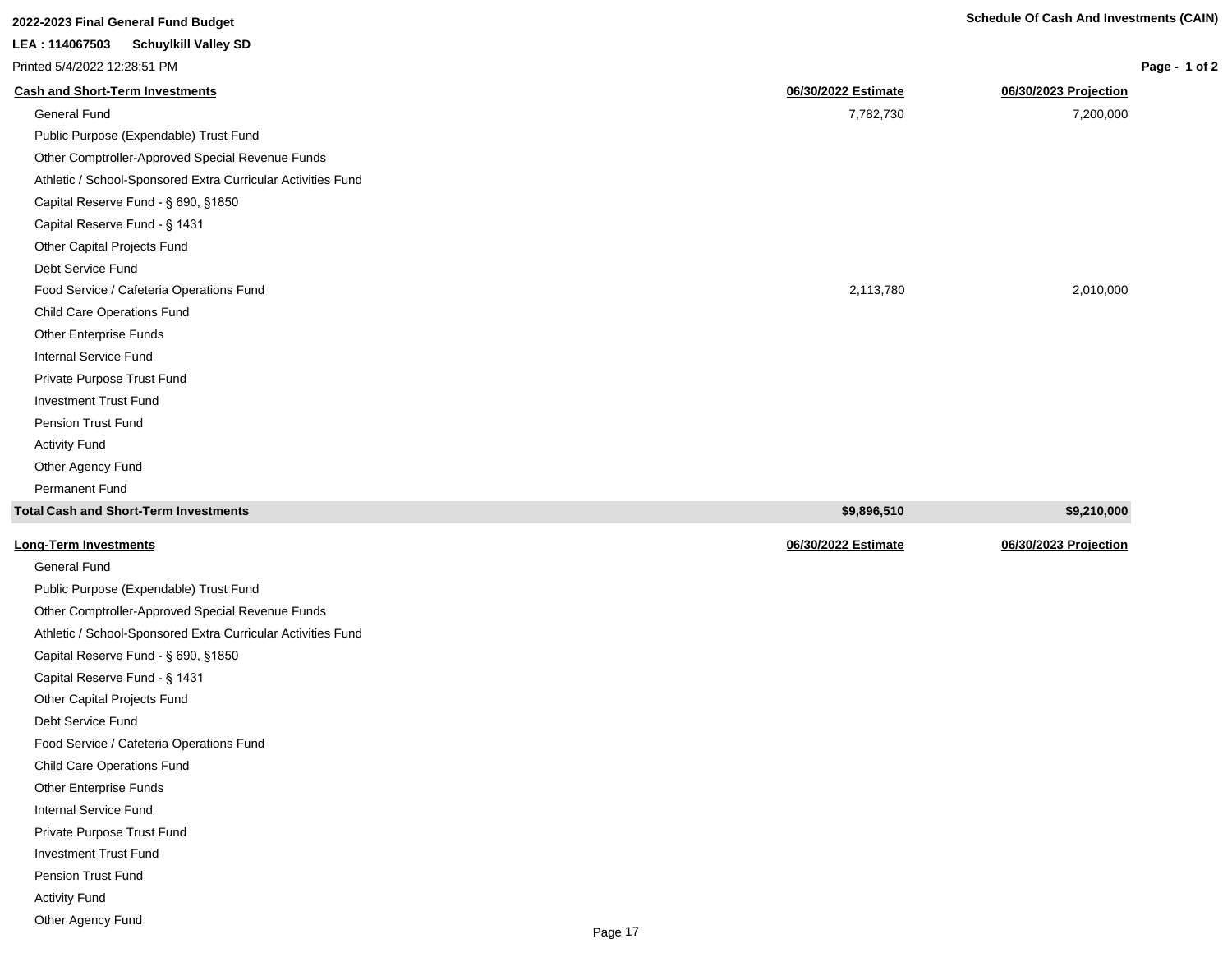| 2022-2023 Final General Fund Budget            | <b>Schedule Of Cash And Investments (CAIN)</b> |                       |               |
|------------------------------------------------|------------------------------------------------|-----------------------|---------------|
| <b>Schuylkill Valley SD</b><br>LEA : 114067503 |                                                |                       |               |
| Printed 5/4/2022 12:28:51 PM                   |                                                |                       | Page - 2 of 2 |
| <b>Long-Term Investments</b>                   | 06/30/2022 Estimate                            | 06/30/2023 Projection |               |
| <b>Permanent Fund</b>                          |                                                |                       |               |
| <b>Total Long-Term Investments</b>             |                                                |                       |               |
| <b>TOTAL CASH AND INVESTMENTS</b>              | \$9,896,510                                    | \$9,210,000           |               |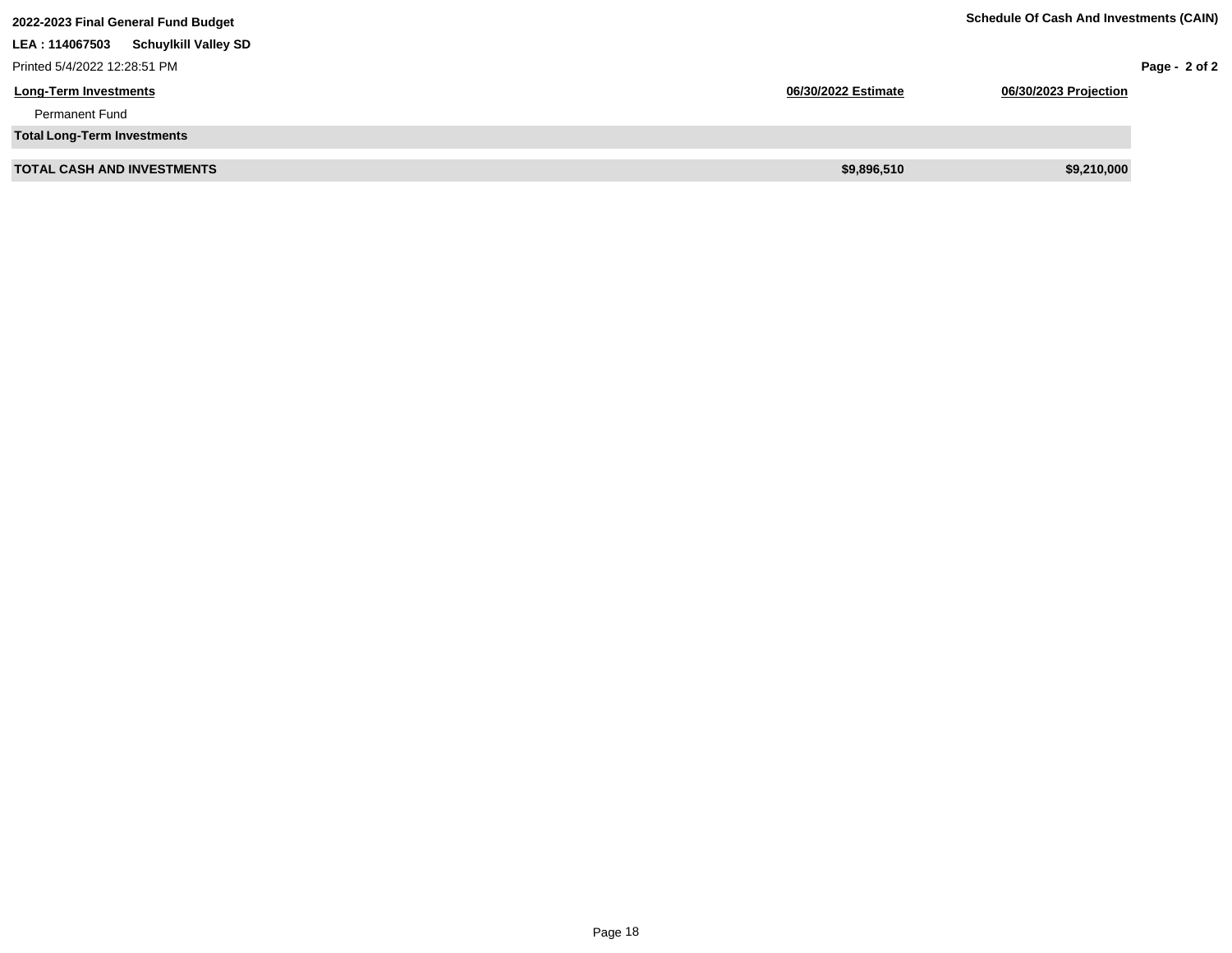| <b>Schedule Of Indebtedness (DEBT)</b> |  |  |
|----------------------------------------|--|--|
|                                        |  |  |

| 2022-2023 Final General Fund Budget                                |                     | <b>Schedule Of Indebtedness (DEBT)</b> |                 |
|--------------------------------------------------------------------|---------------------|----------------------------------------|-----------------|
| LEA: 114067503<br><b>Schuylkill Valley SD</b>                      |                     |                                        |                 |
| Printed 5/4/2022 12:28:52 PM                                       |                     |                                        | Page - 1 of $6$ |
|                                                                    |                     |                                        |                 |
| <b>Long-Term Indebtedness</b>                                      | 06/30/2022 Estimate | 06/30/2023 Projection                  |                 |
| <b>General Fund</b>                                                |                     |                                        |                 |
| 0510 Bonds Payable                                                 | 28,144,000          | 25,922,000                             |                 |
| 0520 Extended-Term Financing Agreements Payable                    |                     |                                        |                 |
| 0530 Lease-Purchase Obligations                                    |                     |                                        |                 |
| 0540 Accumulated Compensated Absences                              | 562,448             | 580,000                                |                 |
| 0550 Authority Lease Obligations                                   |                     |                                        |                 |
| 0560 Other Post-Employment Benefits (OPEB)                         | 5,234,738           | 5,400,000                              |                 |
| 0599 Other Noncurrent Liabilities                                  |                     |                                        |                 |
| <b>Total General Fund</b>                                          | \$33,941,186        | \$31,902,000                           |                 |
| Public Purpose (Expendable) Trust Fund                             |                     |                                        |                 |
| 0510 Bonds Payable                                                 |                     |                                        |                 |
| 0520 Extended-Term Financing Agreements Payable                    |                     |                                        |                 |
| 0530 Lease-Purchase Obligations                                    |                     |                                        |                 |
| 0540 Accumulated Compensated Absences                              |                     |                                        |                 |
| 0550 Authority Lease Obligations                                   |                     |                                        |                 |
| 0560 Other Post-Employment Benefits (OPEB)                         |                     |                                        |                 |
| 0599 Other Noncurrent Liabilities                                  |                     |                                        |                 |
| Total Public Purpose (Expendable) Trust Fund                       |                     |                                        |                 |
| <b>Other Comptroller-Approved Special Revenue Funds</b>            |                     |                                        |                 |
| 0510 Bonds Payable                                                 |                     |                                        |                 |
| 0520 Extended-Term Financing Agreements Payable                    |                     |                                        |                 |
| 0530 Lease-Purchase Obligations                                    |                     |                                        |                 |
| 0540 Accumulated Compensated Absences                              |                     |                                        |                 |
| 0550 Authority Lease Obligations                                   |                     |                                        |                 |
| 0560 Other Post-Employment Benefits (OPEB)                         |                     |                                        |                 |
| 0599 Other Noncurrent Liabilities                                  |                     |                                        |                 |
| <b>Total Other Comptroller-Approved Special Revenue Funds</b>      |                     |                                        |                 |
| Athletic / School-Sponsored Extra Curricular Activities Fund       |                     |                                        |                 |
| 0510 Bonds Payable                                                 |                     |                                        |                 |
| 0520 Extended-Term Financing Agreements Payable                    |                     |                                        |                 |
| 0530 Lease-Purchase Obligations                                    |                     |                                        |                 |
| 0540 Accumulated Compensated Absences                              |                     |                                        |                 |
| 0550 Authority Lease Obligations                                   |                     |                                        |                 |
| 0560 Other Post-Employment Benefits (OPEB)                         |                     |                                        |                 |
| 0599 Other Noncurrent Liabilities                                  |                     |                                        |                 |
| Total Athletic / School-Sponsored Extra Curricular Activities Fund |                     |                                        |                 |
| Capital Reserve Fund - § 690, §1850                                |                     |                                        |                 |
| 0510 Bonds Payable                                                 |                     |                                        |                 |

0520 Extended-Term Financing Agreements Payable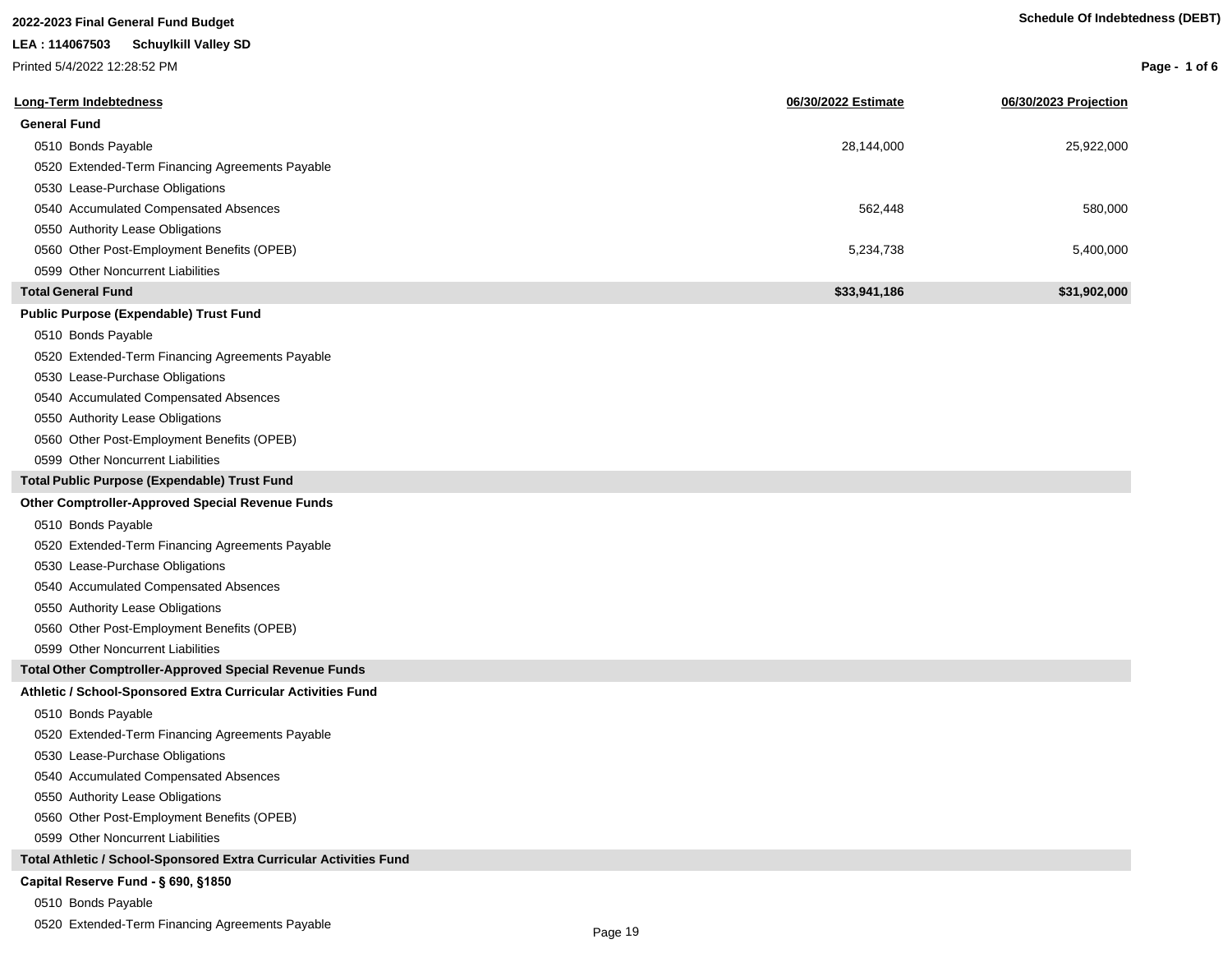| 2022-2023 Final General Fund Budget |
|-------------------------------------|
|                                     |

Printed 5/4/2022 12:28:52 PM

### **Long-Term Indebtedness 06/30/2022 Estimate 06/30/2023 Projection**

0530 Lease-Purchase Obligations

0540 Accumulated Compensated Absences

0550 Authority Lease Obligations

0560 Other Post-Employment Benefits (OPEB)

0599 Other Noncurrent Liabilities

### **Total Capital Reserve Fund - § 690, §1850**

### Capital Reserve Fund - § 1431

0510 Bonds Payable

0520 Extended-Term Financing Agreements Payable

0530 Lease-Purchase Obligations

0540 Accumulated Compensated Absences

### 0550 Authority Lease Obligations

0560 Other Post-Employment Benefits (OPEB)

0599 Other Noncurrent Liabilities

### **Total Capital Reserve Fund - § 1431**

### **Other Capital Projects Fund**

0510 Bonds Payable

0520 Extended-Term Financing Agreements Payable

0530 Lease-Purchase Obligations

0540 Accumulated Compensated Absences

0550 Authority Lease Obligations

0560 Other Post-Employment Benefits (OPEB)

0599 Other Noncurrent Liabilities

### **Total Other Capital Projects Fund**

### **Debt Service Fund**

0510 Bonds Payable

0520 Extended-Term Financing Agreements Payable

0530 Lease-Purchase Obligations

0540 Accumulated Compensated Absences

0550 Authority Lease Obligations

0560 Other Post-Employment Benefits (OPEB)

0599 Other Noncurrent Liabilities

### **Total Debt Service Fund**

### **Food Service / Cafeteria Operations Fund**

0510 Bonds Payable

0520 Extended-Term Financing Agreements Payable

0530 Lease-Purchase Obligations

0540 Accumulated Compensated Absences

0550 Authority Lease Obligations

**Page - 2 of 6**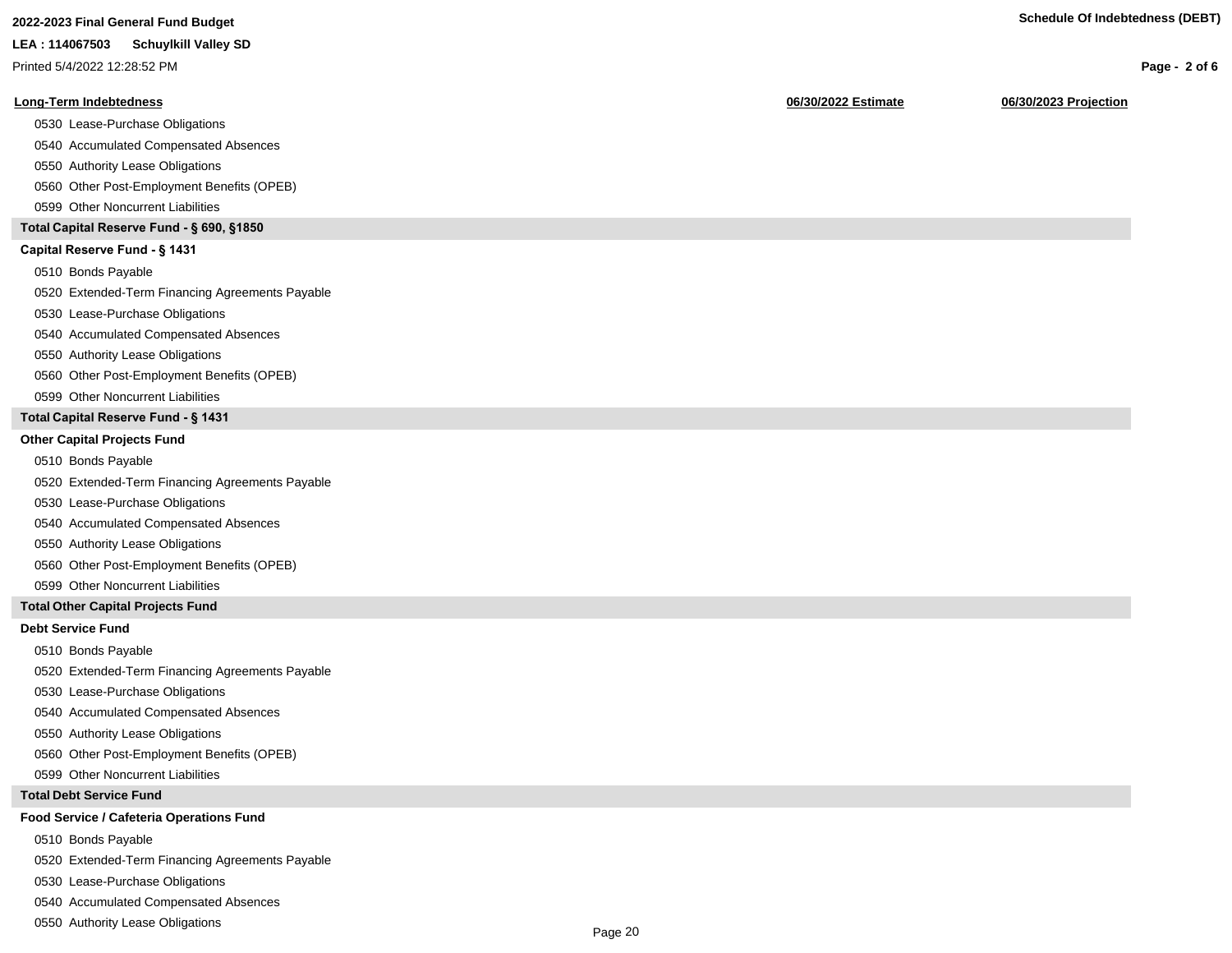**Page - 3 of 6**

### **LEA : 114067503 Schuylkill Valley SD**

Printed 5/4/2022 12:28:52 PM

### **Long-Term Indebtedness 06/30/2022 Estimate 06/30/2023 Projection**

0560 Other Post-Employment Benefits (OPEB)

0599 Other Noncurrent Liabilities

### **Total Food Service / Cafeteria Operations Fund**

### **Child Care Operations Fund**

0510 Bonds Payable

0520 Extended-Term Financing Agreements Payable

- 0530 Lease-Purchase Obligations
- 0540 Accumulated Compensated Absences
- 0550 Authority Lease Obligations
- 0560 Other Post-Employment Benefits (OPEB)
- 0599 Other Noncurrent Liabilities

### **Total Child Care Operations Fund**

### **Other Enterprise Funds**

- 0510 Bonds Payable
- 0520 Extended-Term Financing Agreements Payable
- 0530 Lease-Purchase Obligations
- 0540 Accumulated Compensated Absences
- 0550 Authority Lease Obligations
- 0560 Other Post-Employment Benefits (OPEB)
- 0599 Other Noncurrent Liabilities

### **Total Other Enterprise Funds**

### **Internal Service Fund**

- 0510 Bonds Payable
- 0520 Extended-Term Financing Agreements Payable
- 0530 Lease-Purchase Obligations
- 0540 Accumulated Compensated Absences
- 0550 Authority Lease Obligations
- 0560 Other Post-Employment Benefits (OPEB)
- 0599 Other Noncurrent Liabilities

### **Total Internal Service Fund**

### **Private Purpose Trust Fund**

- 0510 Bonds Payable
- 0520 Extended-Term Financing Agreements Payable
- 0530 Lease-Purchase Obligations
- 0540 Accumulated Compensated Absences
- 0550 Authority Lease Obligations
- 0560 Other Post-Employment Benefits (OPEB)
- 0599 Other Noncurrent Liabilities

### **Total Private Purpose Trust Fund**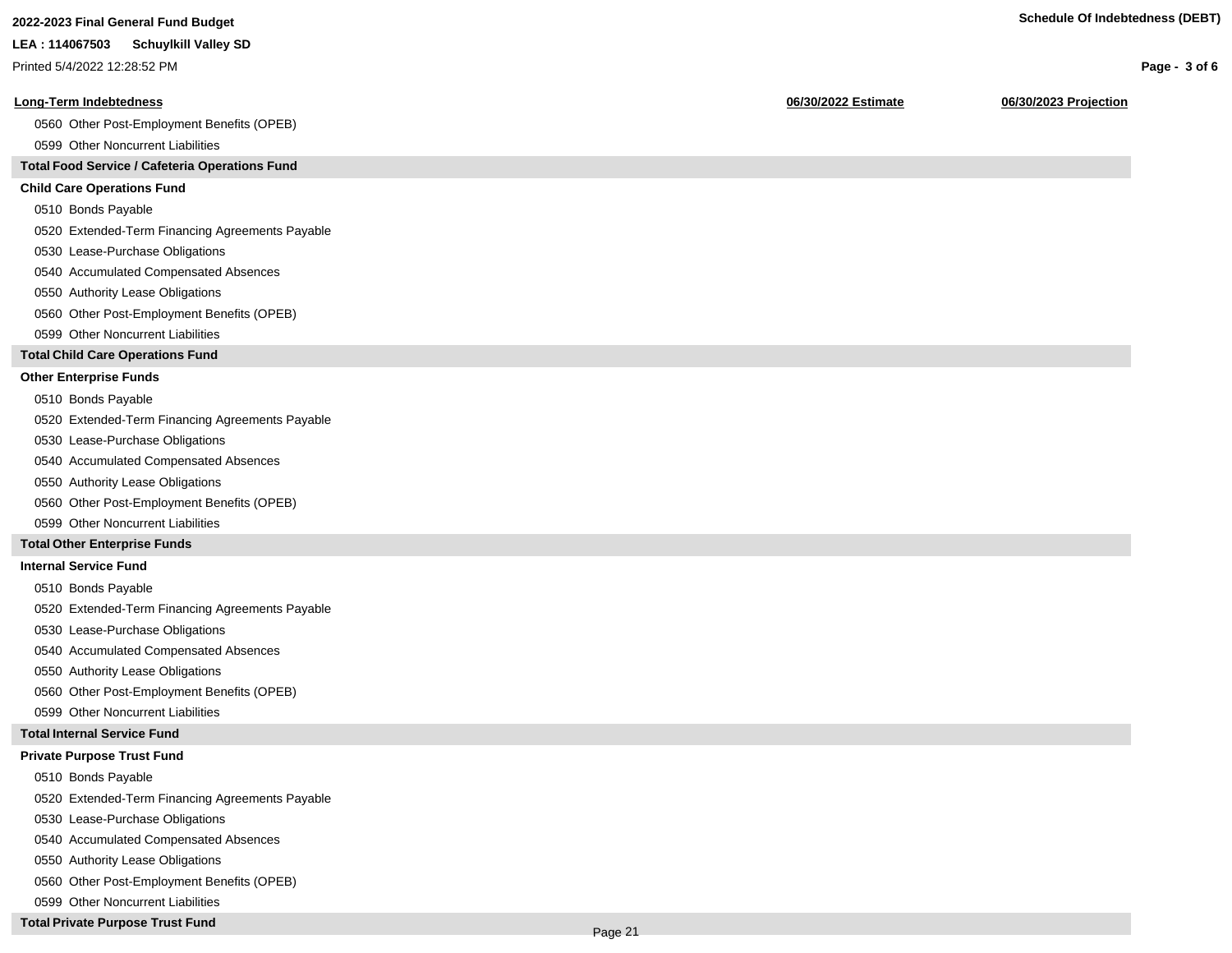### **2022-2023 Final General Fund Budget Schedule Of Indebtedness (DEBT)**

### **LEA : 114067503 Schuylkill Valley SD**

Printed 5/4/2022 12:28:52 PM

### **Long-Term Indebtedness 06/30/2022 Estimate 06/30/2023 Projection**

### **Investment Trust Fund**

- 0510 Bonds Payable
- 0520 Extended-Term Financing Agreements Payable
- 0530 Lease-Purchase Obligations
- 0540 Accumulated Compensated Absences
- 0550 Authority Lease Obligations
- 0560 Other Post-Employment Benefits (OPEB)
- 0599 Other Noncurrent Liabilities

### **Total Investment Trust Fund**

### **Pension Trust Fund**

### 0510 Bonds Payable

- 0520 Extended-Term Financing Agreements Payable
- 0530 Lease-Purchase Obligations
- 0540 Accumulated Compensated Absences
- 0550 Authority Lease Obligations
- 0560 Other Post-Employment Benefits (OPEB)
- 0599 Other Noncurrent Liabilities

### **Total Pension Trust Fund**

### **Activity Fund**

- 0510 Bonds Payable
- 0520 Extended-Term Financing Agreements Payable
- 0530 Lease-Purchase Obligations
- 0540 Accumulated Compensated Absences
- 0550 Authority Lease Obligations
- 0560 Other Post-Employment Benefits (OPEB)
- 0599 Other Noncurrent Liabilities

### **Total Activity Fund**

### **Other Agency Fund**

- 0510 Bonds Payable
- 0520 Extended-Term Financing Agreements Payable
- 0530 Lease-Purchase Obligations
- 0540 Accumulated Compensated Absences
- 0550 Authority Lease Obligations
- 0560 Other Post-Employment Benefits (OPEB)
- 0599 Other Noncurrent Liabilities

### **Total Other Agency Fund**

### **Permanent Fund**

- 0510 Bonds Payable
- 0520 Extended-Term Financing Agreements Payable

**Page - 4 of 6**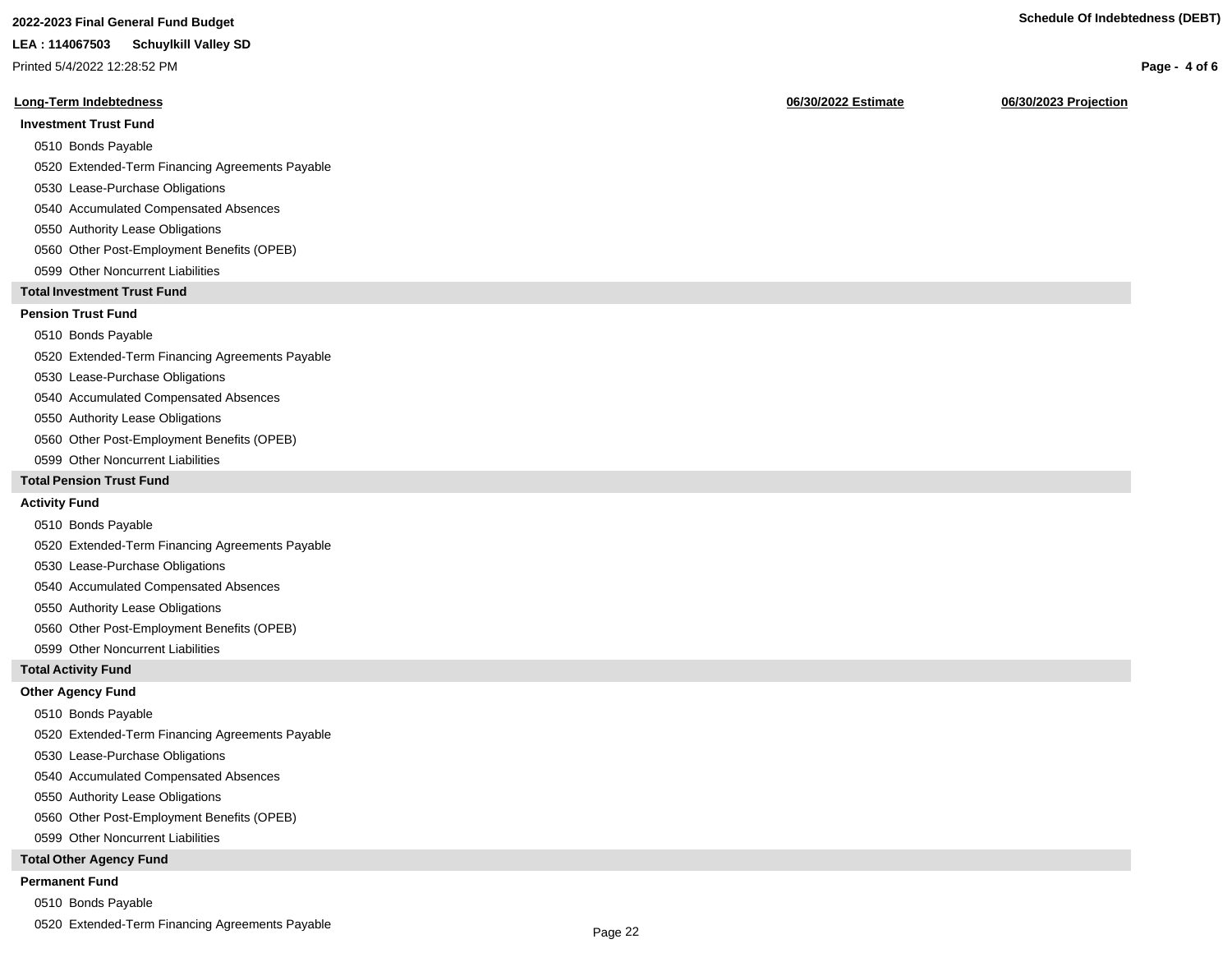| 2022-2023 Final General Fund Budget           |                     | Schedule Of Indebtedness (DEBT) |
|-----------------------------------------------|---------------------|---------------------------------|
| <b>Schuylkill Valley SD</b><br>LEA: 114067503 |                     |                                 |
| Printed 5/4/2022 12:28:52 PM                  |                     | Page - $5$ of 6                 |
| <b>Long-Term Indebtedness</b>                 | 06/30/2022 Estimate | 06/30/2023 Projection           |
| 0530 Lease-Purchase Obligations               |                     |                                 |
| 0540 Accumulated Compensated Absences         |                     |                                 |
| 0550 Authority Lease Obligations              |                     |                                 |
| 0560 Other Post-Employment Benefits (OPEB)    |                     |                                 |
| 0599 Other Noncurrent Liabilities             |                     |                                 |
| <b>Total Permanent Fund</b>                   |                     |                                 |
| <b>Total Long-Term Indebtedness</b>           | \$33,941,186        | \$31,902,000                    |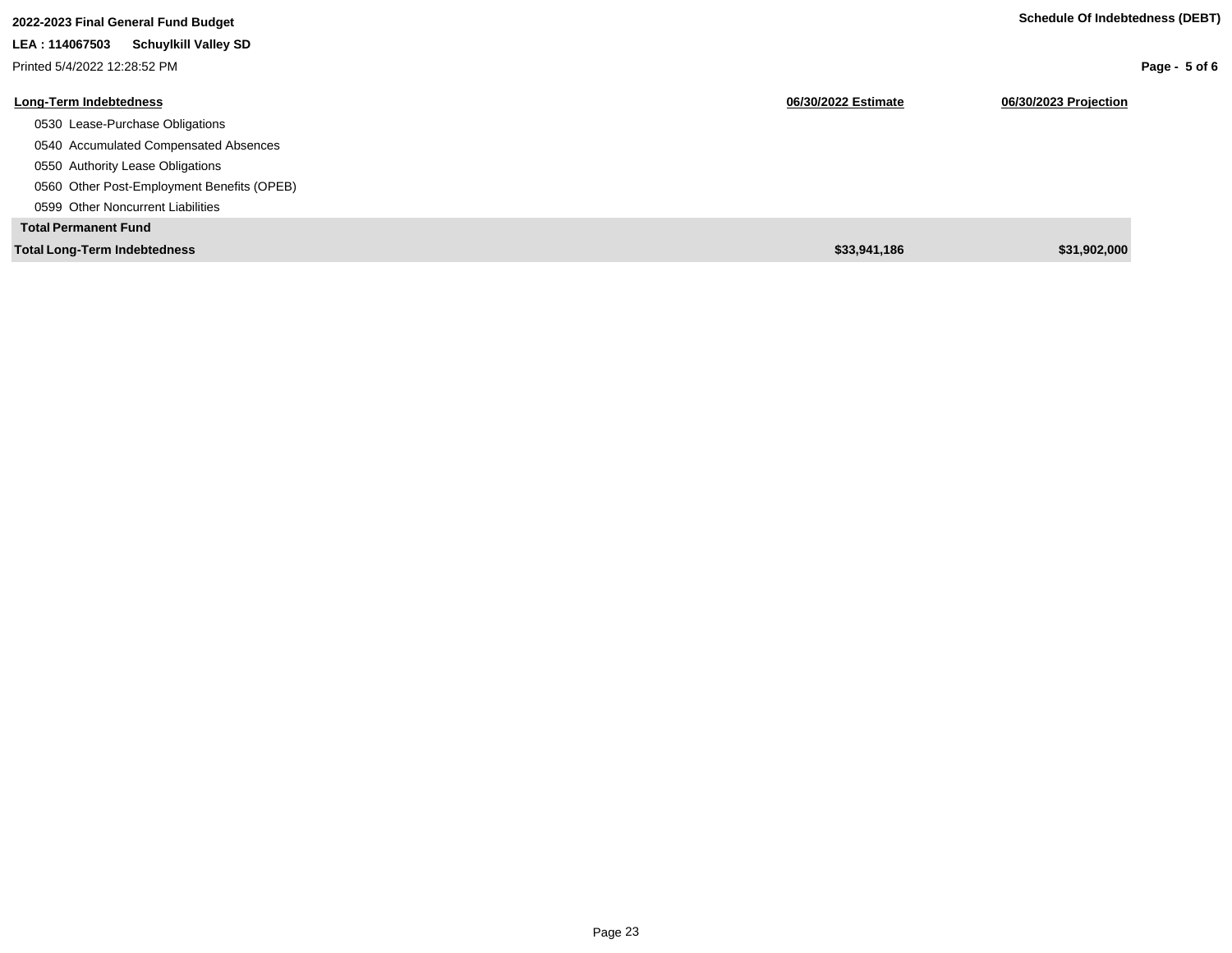# **2022-2023 Final General Fund Budget Schedule Of Indebtedness (DEBT)**

## **LEA : 114067503 Schuylkill Valley SD**

Printed 5/4/2022 12:28:52 PM

| <b>Short-Term Payables</b>                                   | 06/30/2022 Estimate | 06/30/2023 Projection |
|--------------------------------------------------------------|---------------------|-----------------------|
| General Fund                                                 | 3,165,419           | 3,166,904             |
| Public Purpose (Expendable) Trust Fund                       |                     |                       |
| Other Comptroller-Approved Special Revenue Funds             |                     |                       |
| Athletic / School-Sponsored Extra Curricular Activities Fund |                     |                       |
| Capital Reserve Fund - § 690, §1850                          |                     |                       |
| Capital Reserve Fund - § 1431                                |                     |                       |
| Other Capital Projects Fund                                  | 26,785,781          | 24,562,296            |
| Debt Service Fund                                            |                     |                       |
| Food Service / Cafeteria Operations Fund                     |                     |                       |
| <b>Child Care Operations Fund</b>                            |                     |                       |
| Other Enterprise Funds                                       |                     |                       |
| <b>Internal Service Fund</b>                                 |                     |                       |
| Private Purpose Trust Fund                                   |                     |                       |
| <b>Investment Trust Fund</b>                                 |                     |                       |
| Pension Trust Fund                                           |                     |                       |
| <b>Activity Fund</b>                                         |                     |                       |
| Other Agency Fund                                            |                     |                       |
| <b>Permanent Fund</b>                                        |                     |                       |
| <b>Total Short-Term Payables</b>                             | \$29,951,200        | \$27,729,200          |
|                                                              |                     |                       |
| <b>TOTAL INDEBTEDNESS</b>                                    | \$63,892,386        | \$59,631,200          |